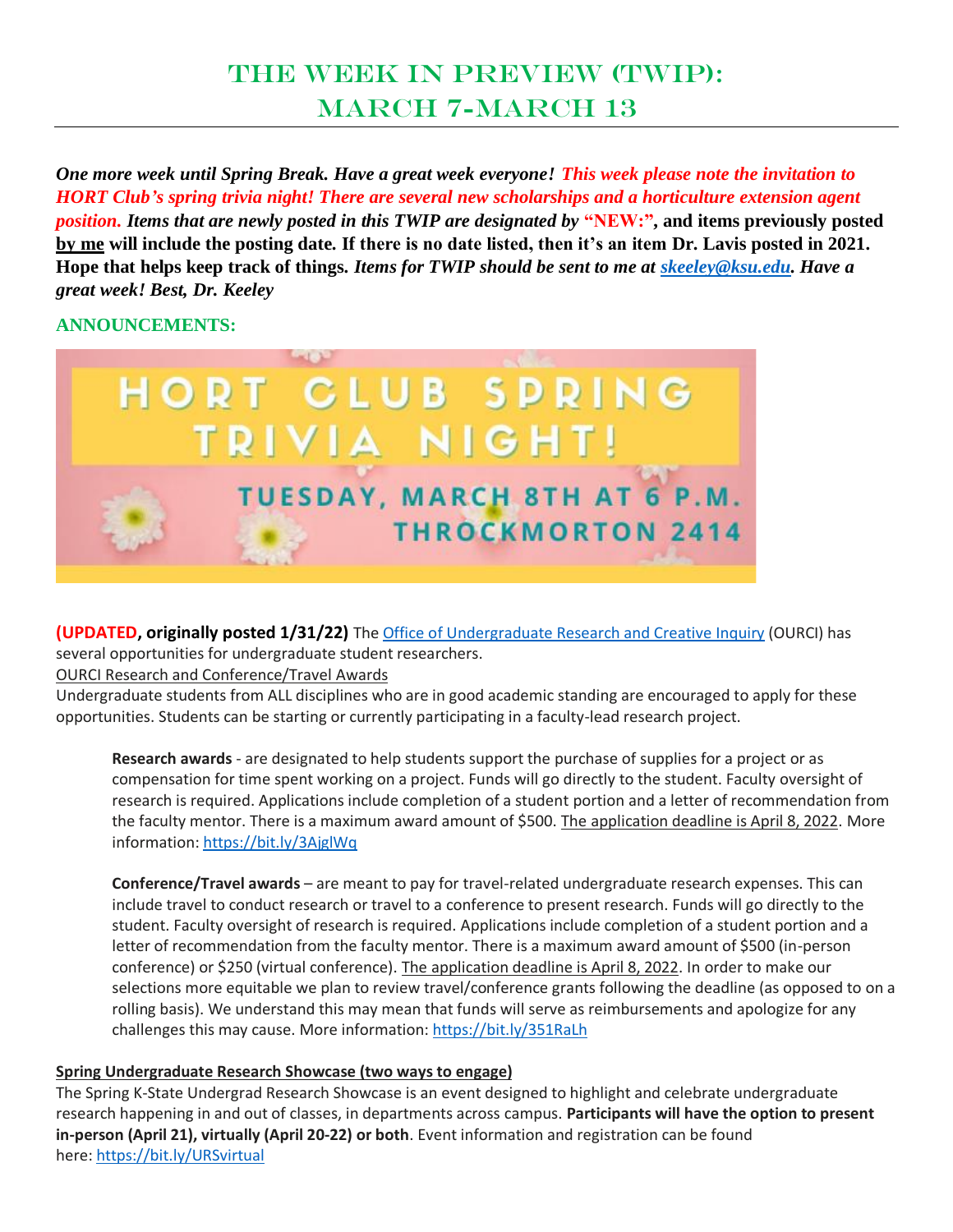---**ATTENTION ALL GRADUATING SENIORS!** Do you want to make a lasting impression of your time here at K-State? The KSU Horticulture Club is offering engraved pavers for just \$35. The pavers will be placed in the walkway of the patio, built by horticulture students, located on the south front entrance of Throckmorton and will contain your name and graduation year. Prices increase to \$60 once you become alumni, so act now! For questions and forms please contact Megan Nelson via email at [mgnelson@ksu.edu](mailto:mgnelson@ksu.edu)

# **SCHOLARSHIP OPPORTUNITIES:** Questions? Contact Dr. Williams[, kwilliam@ksu.edu](mailto:kwilliam@ksu.edu)

**(NEW)** Horticulture Research Institure Scholarships. We have been told they do not get enough applicants! HRI will award over \$25,000 in scholarships for the 2022-2023 school year. These scholarships are made possible by nine endowed funds that aid students seeking a career in horticulture. HRI and its donor firms consider graduating students in horticulture to be the lifeblood of the green industry. Applications are due no later than September 2, 2022.

- The **Spring Meadow Scholarship** is awarded to students who are interested in a career in woody plant propagation, production, or breeding
- The **Mugget Scholarship** is awarded to a student who plans to work in any aspect of the horticultural industry
- The **Gunter Mecking Memorial Scholarship** is awarded to a student who plans to work in any aspect of the horticultural industry
- The **Wright Family of Alabama Scholarship** is awarded to a student who plans to work in the horticultural industry, with preference given to Alabama students pursuing greenhouse careers

Scholarship applications are due no later than September 2, 2022. <https://www.hriresearch.org/scholarship-application-and-resources>

**(NEW) SCHOLARSHIP DEADLINE MARCH 15!** To be considered for dozens of K-State scholarships specific to Horticulture students, apply with one application on the K-State Scholarship Network. Find step-by-step instructions and sign in at k-state.edu/ksn/.

**(NEW) TOPEKA DAYLILY CLUB SCHOLARSHIP**: May 1 deadline. The Topeka Daylily Club is pleased to offer two scholarships to any full-time students who have completed at least one year in any Kansas college or university before the start of the Fall 2022 Semester. Each scholarship is for \$1,000.00, payable to the university in the recipient's name for academic pursuits. One scholarship is for a student majoring in horticulture and the other scholarship is open to any student seeking a degree in any field. Contact Dr. Williams for the short application document.

**(NEW) FLORICULTURE SCHOLARSHIPS**: May 1 deadline. The American Floral Endowment has one scholarship application for multiple scholarships. See <https://endowment.org/scholarships/> for details.

**(Posted 2/28/2022) KGCSA Cliff Dipman Internship Award.** The KGCSA Cliff Dipman Internship Award consists of two \$2,000 awards to Kansas State University students working at a golf course whose superintendent is a member of the KGCSA. One will be directed to a student doing an internship at a 9-hole golf course OR working at one of the K-State Research Centers (Rocky Ford in Manhattan or in Olathe), and one doing an internship at an 18-hole facility. Applications will be reviewed by the KGCSA Board of Directors. All decisions of the committee will be final. Applicants will be notified of their status by May 15 of the year submitted.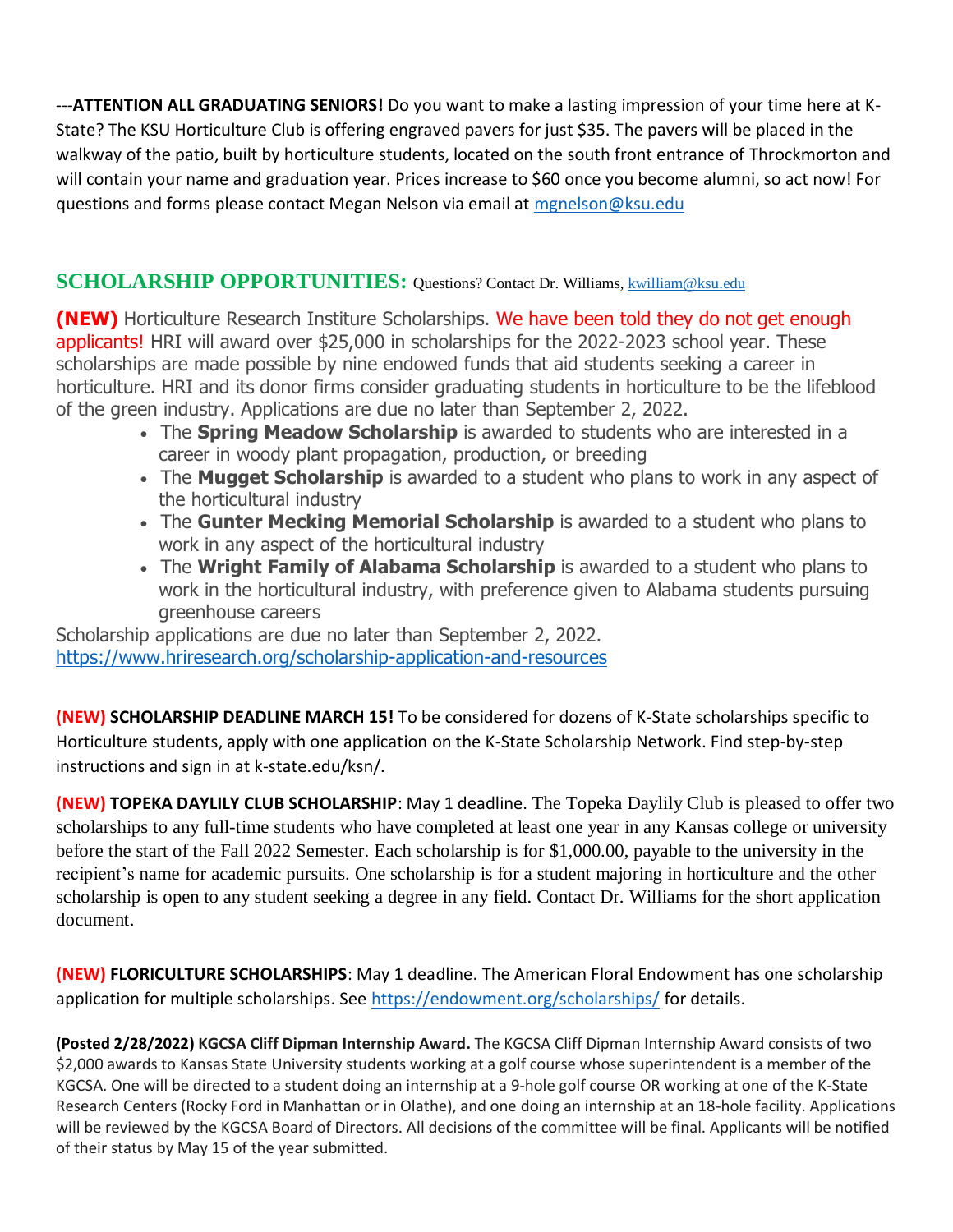#### **Requirements**

• Must already be enrolled in a 4-year undergraduate turfgrass program at Kansas State University.

• Must intend to complete a 3- or 6-month internship at a golf course in the state of Kansas whose superintendent is a member of the KGCSA, or work at one of the K-State research stations (Manhattan or Olathe).

• One award will be available for a 9-hole intern (or at one of the K-State research stations in Manhattan or Olathe) and one for an 18-hole intern.

• Return completed application to: KGCSA Awards Program, 1310 Westloop Pl., Ste. A, Box #112, Manhattan, KS 66502 or director @kgcsa.org by May 1.

• Applications can be downloaded from[www.kcgsa.org] www.kcgsa.org

#### **About the Namesake**

Cliff Dipman was the Golf Course Superintendent at Manhattan Country Club for 32 years. He has served as a mentor to countless students who have become successful golf course superintendents in Kansas and across the United States. Year after year, Cliff recognized the importance of the internship in complementing academics.

#### **(Posted 2/14/2022)** Hello Dr. Moser,

Please allow me to introduce myself. I am Dr. Michael Martin, the Science, Research, and Regulatory Programs Director for the Horticultural Research Institute (HRI).

I am contacting you to increase the awareness of and participation in two opportunities for students.

First, the [Horticultural](https://www.hriresearch.org/scholarship-application-and-resources) Research Institute Scholarship Program will begin accepting applications on March 1, 2022. The Horticultural Research Institute believes in helping students obtain the education necessary to successfully pursue horticultural careers. Our generous donors have created nine scholarship opportunities for students to support their academic journey. Backing motivated students today plays a vital role in protecting and growing the industry tomorrow. HRI provided over \$25,000 in scholarships in 2021.

HRI's partner organization, AmericanHort, is currently accepting 2023 [HortScholars](https://www.americanhort.org/programs/hortscholar/) applications. Six students will be selected to attend AmericanHort's Cultivate, the premier event for the entire Green Industry. While at Cultivate, HortScholars will be introduced to industry members and researchers from across the country and world. HortScholars participate in educational sessions and expo-related events. This program also allows HortScholars to experience behind-the-scenes activities required to host one of the largest Green Industry events in the world.

Please distribute this information to your research faculty, staff, and students. I would be most appreciative. Also, if you are not the correct person for this information, please let me know who to contact to update our contact list. Thank you for your time,

Michael Martin, PhD

Science, Research & Regulatory Programs Director [MichaelM@AmericanHort.org](mailto:MichaelM@AmericanHort.org) 202-789-8110 Direct | 202-789-2900 Main

**(Posted 1/31/22)** (Golf Course Management focus) My name is Ronald Montesano, and I am the scholarship chairman of the Walter J. Travis Society. Our 2022 scholarship application is live at the link listed below: **WJTS 2022 Scholarship: <https://forms.gle/YL2T1fq8XRsphg6o9>**

Would you please pass this link along to your students, to colleagues in the industry, and to anyone you believe would gain from submitting an application? We are grateful for your support. We were able to honor five wonderful applicants in 2021, and look forward to evaluating an even larger pool in 2022, and recognizing another quintet of scholars. **Note from Dr. Keeley: The above link was not working as of 2/7/2022; for questions about this scholarship email them at [TravisSociety@gmail.com](mailto:TravisSociety@gmail.com)**. Deadline for scholarship application is May 15, 2022.

# **GENERAL HORTICULTURE EMPLOYMENT OPPORTUNITIES:**

**(Posted 2/28/2022) Landscape Design Salesperson. Curby's Lawn & Garden**, a well-respected locally owned landscaping company is in search of a Landscape Design Salesperson. If you are plant savvy, creative, and an assertive communicator who likes to work independently in a fast-paced environment, THIS IS THE JOB FOR YOU! **JOB DESCRIPTION:** We are searching to hire a self-motivated, positive, and energetic person with attention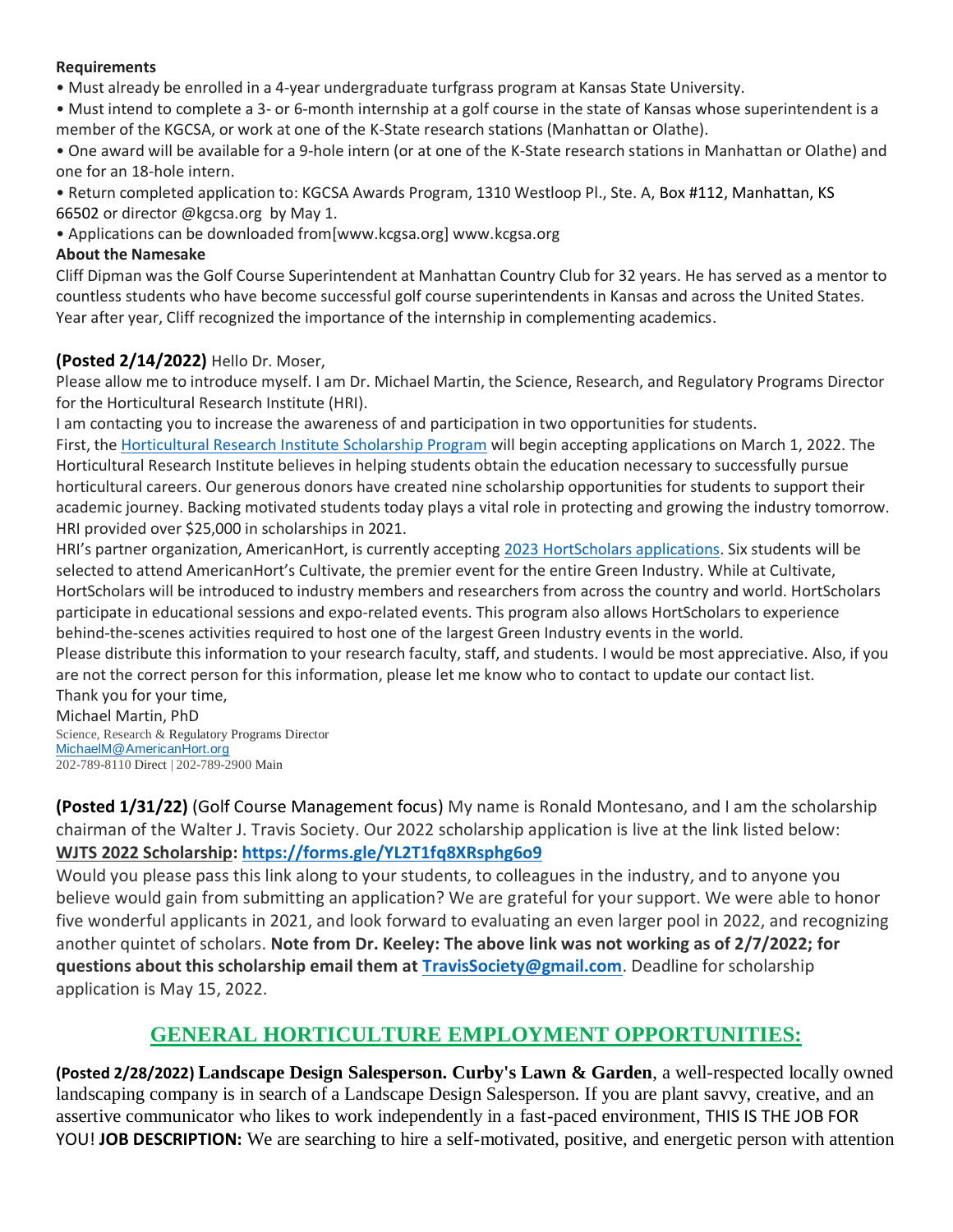to detail. The right person will have a passion for the landscape design-build industry, with strong communications skills.

Our company has developed a large network of builders and residential customers of which this candidate will support. We produce a LARGE number of good leads. The ideal candidate will thrive in a fast-paced environment, enjoy working with customers and be technologically skilled to create beautiful and functional landscape designs. Due to the large volume of potential clients, you must be able to manage 10-15 potential clients at any one time. This person must be able to get a client closed, and move quickly on to the next. This person will also be communicating and managing projects with office staff, and landscape crews.

**JOB REQUIREMENTS:** (see attachment). W. Curby Hughes, Curby's Lawn & Garden, LLC, P.O. Box 301, Olathe, KS 66051, (913) 764-6159

**(Posted 2/14/2022) Grower**. I'm looking for a production manager for the breeding program. If you know of folks interested in running the growing side of things and have some container and field experience, please guide them to <https://jobs.oregonstate.edu/postings/113880>

\$45-49k per year with university benefits.

Ryan Contreras, Ph.D., Professor and Associate Head, Department of Horticulture, Oregon State University



**(Posted 2/28/2022)** Please allow me to introduce myself, I'm Osvaldo "Ozzie" Ortiz, I work within AAA Landscape's Human Resource Department as the Culture & Lifestyle Coach. AAA Landscape was founded in 1975 by the Underwood Brothers, who have been active pioneers in the Green Industry, and have grown over the past 47 Years to one of the largest privately-owned landscape companies in the Southwest.

AAA Landscape continues to be a leader in the advancement of education & training within our industry and is Ranked #48 in the Nation for Landscape Companies. Not only do we strive to continuously evolve by investing in advanced technology & equipment, but we are constantly looking for the next leaders to join our team!

My primary goal is to not only retain our current team members but also recruit new talent within the Green Industry by introducing them to our culture and provide them a balanced lifestyle. We *"beautify the world"* and we are looking for your students to help us.

AAA Landscape will have a booth at the *National Collegiate Landscape Competition in Raleigh, NC*, this year. I would welcome the opportunity to meet with you in person to discuss what our company has to offer your students. Additionally, I would be willing to speak to your students regarding their goals and how AAA Landscape might be able to further their careers.

**At this time, we can offer internship opportunities and employment in the following areas**, but we are also willing to discuss their interests, outside of the listed positions, to see how they could grow with our team:

- Construction Landscape Supervisors
- Landscape Management Assistant Account Managers | Supervisors | Crew Leads
- Irrigation Technicians
- Estimators
- Nursery Growers | Propagators
- Arborist / Arbor Care
- Pest Management Applicators

I would like to thank you in advance for your consideration. If I can provide additional information or answer any questions, please don't hesitate to contact me and I would be happy to accommodate you. Respectfully,

#### **osvaldo "ozzie" ortiz culture & lifestyle coach AAA LANDSCAPE**

3747 E. Southern Avenue, Phoenix, AZ 85040 C. 602.903.9854 O. 602.437.2690 **aaalandscape.com**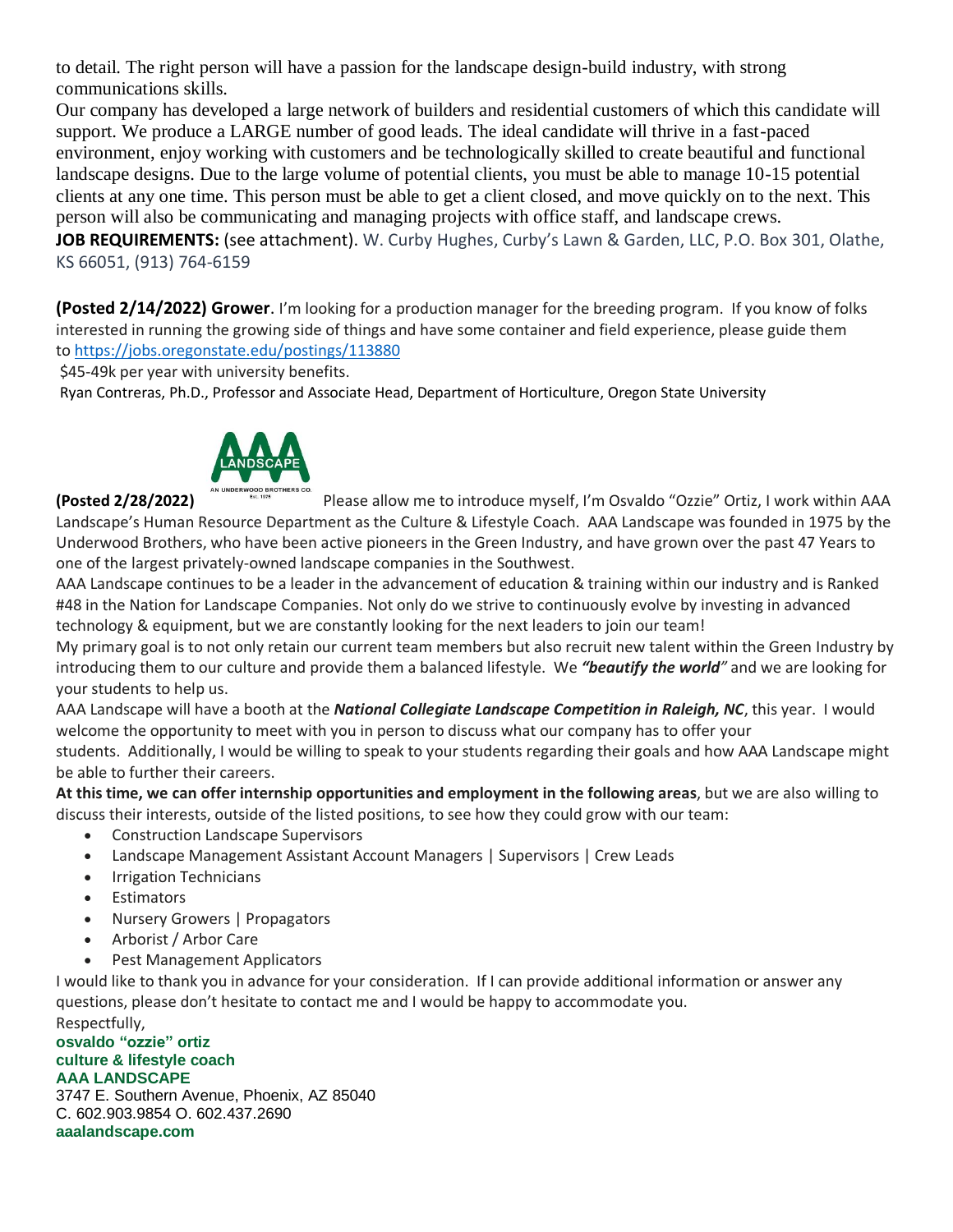**(Posted 2/7/22) Stauffer Lawn and Landscape - Employment Opportunities** A little bit about us, we are a full service landscape company based in Auburn, Kansas (just south of Topeka). We are a family run business that has been in operation for over 20 years. My name is Allison Lewis and I am the Landscape Designer and Sales Manager. I am a 2005 graduate from the KSU Horticulture Department. I worked in the KC market from 2005 – 2015, until I moved back to Topeka to take on this great opportunity. We are looking to fill 2-3 full time positions within the company and would also like to extend the offers for part-time positions and internships. **I have attached (3) job postings (Horticulturist, Certified Lawn Applicator, Landscape Crew Member)** that we would love for you to share with students looking for opportunities. Please call or email if you have any questions and we hope to visit soon! Allison Lewis, Landscape Designer/Sales Manager (785) 256-7300 (Office), (785) 249-6188 (Cell), allison@staufferlawn.com. *See attachments for more details*.



**(Posted 2/7/22) The Greensman**, located in Kansas City, is a professional and highly creative landscape and garden design company offering planning, installation and full-service, detailed maintenance of perennial borders, water gardens, fountains and large-scape landscapes. We design with a boutique sensibility, artistically edgy yet tasteful—and sensitive to our clients' desires.

Designing residential and commercial, projects include country farm estates, suburban landscapes, vegetable gardens, swimming pool and spa environments, as well as urban condominium courtyards. Our gardens and designs have been photographed and featured in *Better Homes & Gardens, KC Home Design, Kansas City Spaces, INKC Magazine* and *Country Gardens.*

*Job Opportunities:* **Irrigation Technician:** Our technician will work with the CEO and Director of Operations taking our current client-base and building upon it to grow our Irrigation Department. The technician will work directly with landscape Design Staff to design, estimate and install new irrigation and lighting systems. The technician will be responsible for scheduling seasonal system turn-on and off, performing client system maintenance and repairs as required. Technician will also be responsible for fountain and pond seasonal set-up, take-down and maintenance as required. Time-monitoring and record keeping for billing purposes will also be required. The Irrigation Technician enhances the value the Greensman provides its clients by putting a friendly face on the company as company interface to his/her clients.

**Bed Maintenance/ Installation Crew Leader:** The primary purpose of our Crew Leader is to take guidance and assignment from the Maintenance or Installation Manager, then take a crew of three or four persons to a client's property and accomplish the Manager's assignment with his/her crew as effectively and efficiently as possible. The Crew Leader enhances the value the Greensman provides by putting a friendly face on the company to directly serve our clients. Crew Leaders need to constantly be willing to learn, but are also responsible for providing teaching moments to crew members throughout the year.

Look us up at: http://thegreensman.com/. Please contact Alex Bach for more information regarding The Greensman's team. (816) 523-1516 or alex@thegreensman.com.

**(Posted 1/31/22)** Just wanted to send a brief email letting you know of an opportunity currently open at the tree nursery at Kansas Forest Service- we're looking for a **full time Ag. Tech** to spearhead shipping operations and assist with greenhouse production. Could be a good job for a fresh hort graduate wanting some production and plant handling experience. Feel free to circulate this around to students and other professional networks, we'll be keeping applications open until we find a good fit for the job. Thanks! <https://careers.k-state.edu/cw/en-us/job/512173/agricultural-technician-i>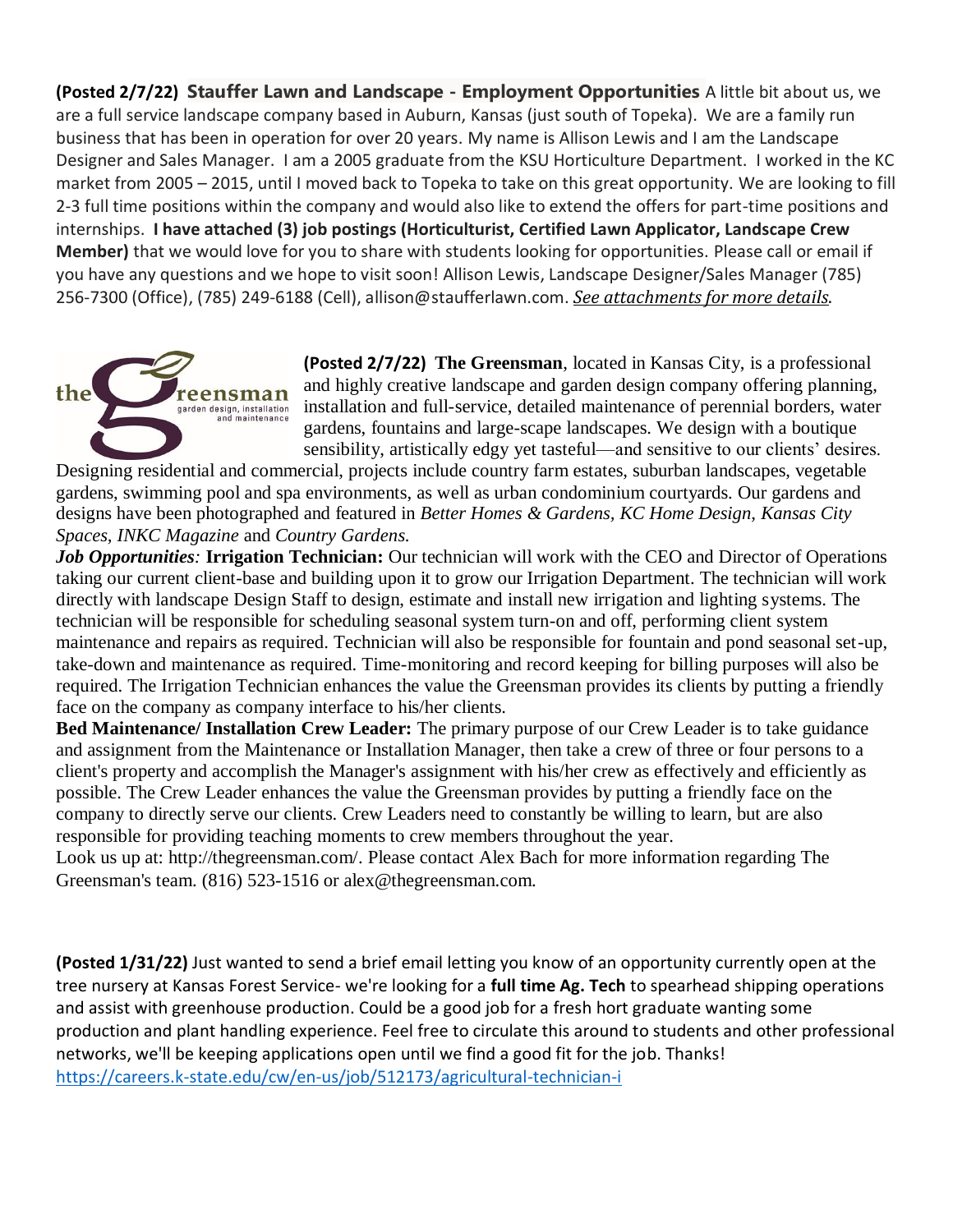**(Posted 1/31/22)** We are glad to announce a new position at Tennessee Tech University. We are looking for a qualified greenhouse manager. Please circulate this ad to anyone you feel will be interested; we would like to speak to them.

**Greenhouse Manager**, Tech Farms, Tennessee Tech University. A complete position summary and application procedure is available at [https://jobs.tntech.edu.](https://jobs.tntech.edu/)

Application screening date: February 9, 2022; open until filled. Tennessee Tech is committed to a diverse workforce by fostering an inclusive work environment for students, faculty, and staff. Successful candidates should have a demonstrated commitment and contribution to fostering and advancing equity, diversity and inclusion. Tennessee Tech is an Equal Opportunity/Affirmative Action employer.

**(Posted 1/24/22) Experiential Farm Manager and other positions:** I have attached a link to our job board. Listed are several jobs that could be of interest to your students. The position that I am currently pushing hard to fill is our Experiential Farm Manager role.

This person would manage staff and day to day functions on our fruit, vegetable and livestock farm. We have 10 acres of high-density apples, 3 acres of blackberry brambles, and more. There is a quarter acre market garden using high density and four seasons' practices. Our livestock operation is very small but does take time daily. We are focused on creating experiences for the public through education, tours, u-pick and more. All of our farming practices are or are moving towards regenerative and sustainable growing.

#### <https://www.dcaoutdoor.com/careers>



**(Posted 2/14/2022)** COME GROW WITH US! Rothwell Landscape, Inc. is a growing company with great opportunities. We have a couple specific job opportunities we are looking to fill and are always on the lookout for interested students.

#### **1. Landscape Design Assistant**--

This is a part-time, flexible position that would allow a student to get on-the-job training in our landscape installation and irrigation departments. Assisting our designers and salespeople get presentations ready for clients, measuring properties, creating designs on Dynascapes software and creating proposals are just a few of the duties for the person. Job Requirements are dependability, blocks of 3-5 hrs available to work, basic horticultural and plant knowledge and experience running a CAD-based program (Preferably Dynascapes). Awesome opportunity and close to campus!

#### 2. Turf and Ornamental Specialist-

This is a full-time position in which you would maintain a mix of commercial and residential properties by applying fertilizer/pesticide applications. Individual would also make note of any concerns and possible upgrades to the customer's landscape. Job requirements include: Self motivated individual with outstanding customer service, Good base knowledge in horticulture, valid/clean driving record, Good physical condition capable of lifting 50-70 pounds repeatedly during the day; Good communication skills; Certification in pesticide categories 3A & 3B-preferred but willing to train the right person. Pay commensurate with experience. Awesome opportunity and close to campus!

#### 3. General Positions –

Utilize the coursework you have gained in college by applying it in the field! These are great opportunities to gain experience to better market yourself and challenge yourself by honing your turf/plant/pest ID/landscape trouble-shooting skills.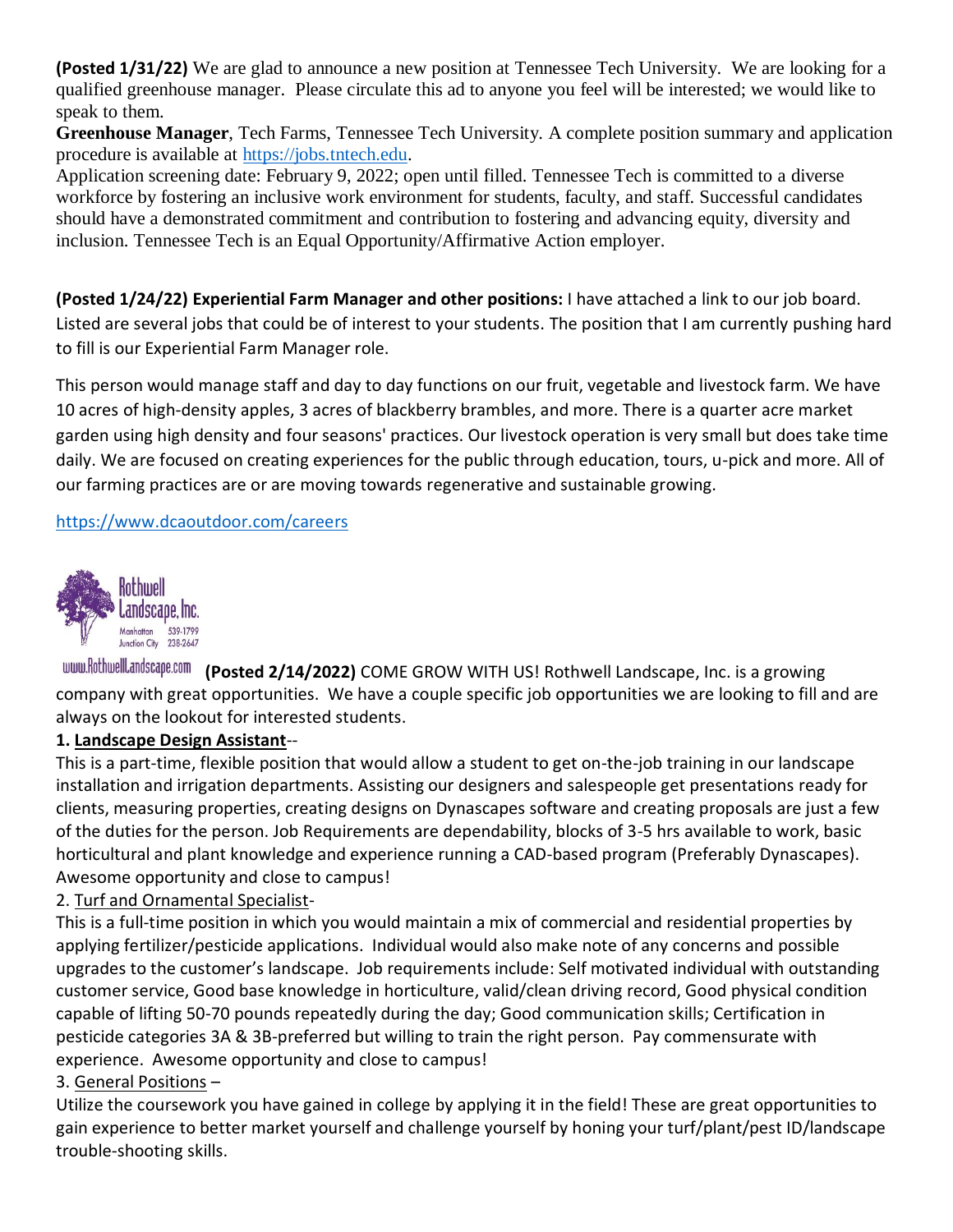We are taking applications for positions in landscape installation, irrigation, turf & ornamental applicator, maintenance, and mowing crews. We are hiring for full time and part time positions. We are willing to work with students who have full days or blocks of half days available. We offer competitive starting pay and an enjoyable work environment.

Go to our website at [www.rothwelllandscape.com](http://www.rothwelllandscape.com/) to fill out an application. You can also stop by our office to pick up an application at 1607 Fair Lane in Manhattan. If you have questions give us a call at 785-539-1799 and ask for Brett Scott.

#### **Job title:** Gardens Technician II

**Description:** The Gardens Technician II will assist in layout, installation, and maintenance of the Gardens at Ball trial and display gardens during the summer months and participate in a unique job-sharing experience during the winter months including possible opportunities with our Customer Relations, Seed Operations, Seed Distribution, and Greenhouse departments. The primary reporting department for this position is the Grounds Department. This position reports directly to the Grounds Supervisor – Horticulturist during the summer season. This is a full-time shared position eligible for benefits.

**Job Responsibilities and Duties: Grounds Department:** Installation and maintenance of annual and perennial display and trial gardens\* Planting and minor maintenance of trees and shrubs\* Assist with minor construction and hardscape installation projects\* Assist with minor fabrication projects for garden displays\* Guide and train less experienced personnel in proper horticultural best practices\* Fertilize as directed\* Harvest and record harvest notes for fruits and vegetables as needed / requested\* Assist with labelling of trees, shrubs, perennials, and annuals\* Report any problems or issues noticed in the gardens

**Qualifications:** Bachelor of Science in horticulture or related field\* Working knowledge of Microsoft Office particularly Excel and Word\* Effective verbal and written communication skills\* Spanish speaking is a plus \*No field experience required

**Off-Season Opportunities:** There are several off-season opportunities available based on the individual candidate's interests in the industry. The descriptions below are brief summaries of some of the responsibilities commonly assigned to entry level employees. Please feel free to contact the Grounds Supervisor – Horticulturist for clarification or further information concerning any of the following positions.

**Job Responsibilities and Duties: Customer Relations:** Notifying and working with clients to resolve issues with order changes, cancellations, and delays\* Work with remote sales representatives to place orders\* Field customer questions regarding ship dates, availability, and quality assurance\* Assist with assembling new customer information packets\* Assist with filling and shipping customer literature requests

**Job Responsibilities and Duties: Seed Operations:** Assist the seed supply chain management staff with inventory and scheduling needs\* Plan production of enhanced seed\* Monitor inventory movement and supply needs\* Provide support to sales staff and product management teams regarding inventory and availability \*Work with our worldwide network of seed producers and laboratories to ensure seed quality

**Job Responsibilities and Duties: Seed Distribution:** Work with shipping and receiving staff to inspect and log all inbound seed shipments\* Pull and prepare seed samples or laboratory testing\* Divide seed lots for testing, enhancement, and raw seed sales needs\* Monitor equipment and calibration for speed and accuracy\* Weigh, prepare, and check orders for distribution\* Label packages for shipping and check for order completion

**Job Responsibilities and Duties: Greenhouse:** Assist growers with logging all incoming plant material\* Stick cuttings and help label all plant material \*Assist with watering, trimming, feeding, and transplanting plant material \*Help organize greenhouse trials and prepare plant material for outdoor trials \*Gather trial data as requested by growers and **I**<sup>®</sup> product managers \*Assist gathering and preparing plant material for shipping \*Help maintain clean disease and insect free greenhouses

If there is interest in the Gardens Tech II position but a suitable off-season opportunity is not listed, please feel free to contact the Grounds Supervisor – Horticulturist to discuss your particular horticultural interests. Contact Information: Samuel J Schmitz: Supervisor Grounds – Horticulturist: [samschmitz@ballhort.com](mailto:samschmitz@ballhort.com) Mobile: 630.675.0492: ballhort.com: ballseed.com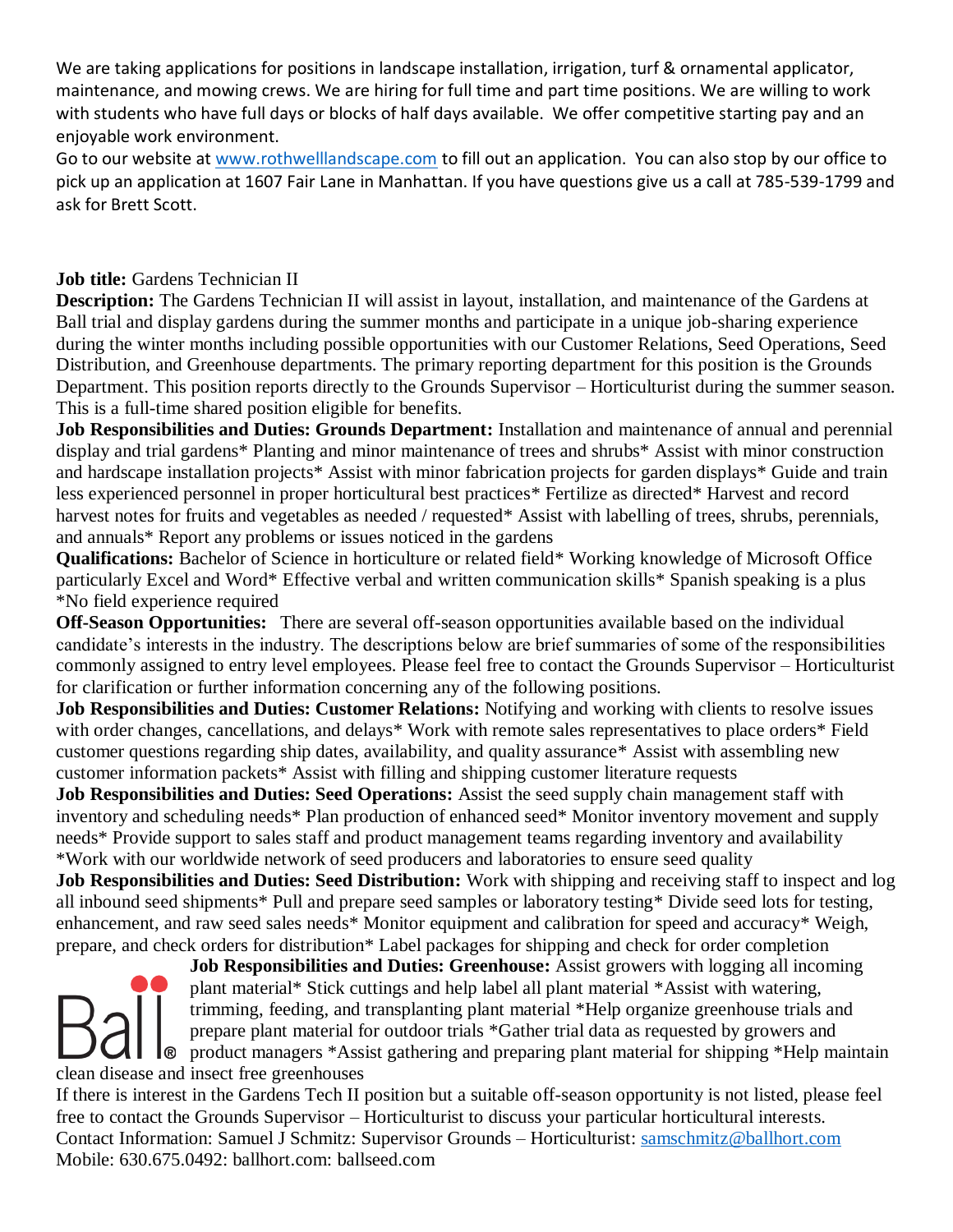---**Garden Center Operations Coordinator: Lawrence, KS**. We're looking for the right person; honest, friendly, adaptable, down to earth, and hard working. We're a small company, so this position could be working alongside someone today as an equal and be supervising them tomorrow. We need a jack of all trades. The three main responsibilities of this position are to assist with the daily operations of the business, assist in the water garden department, and overall merchandising.

**RESPONSIBILITIES:** may include but are not limited to: Assist with daily management of the garden center to include sales, plant care and maintenance, staff training and supervision. -Provide great customer service to every person who comes in the store. -Assist with purchasing of plants and plant care products. To include perennials, annuals, houseplants, and store inventory. -Open and close the store. -Manage existing social media presence, expanding as needed to stay relevant. -Maintain and plant display gardens & containers throughout the property. - Collaboratively develop employee training materials, processes, and procedures. -Assist with inventory management and business operations, to include communications and database maintenance. - Collaboratively develop customer education, to include developing care sheets, signage, how to guides, seminar and workshop presentations.

**REQUIREMENTS**: Garden Center Experience (prefer 2 years or more) or degree in a plant related field: Honest, reliable and hardworking: General plant knowledge beyond the average consumer: Sales/Retail experience: Basic computer and technological knowledge in Microsoft Office: Valid Driver's License: Some knowledge of pesticides and fertilizers (traditional and organic): Able to lift repeatedly 50#: A willingness to take and pass the Kansas Certified Nursery exam: Weekend availability: Able to work outside year round: Experience in running various social media platforms is preferred: Experience with tools and troubleshooting is a plus. For further information, contact: Ann Peuser: Clinton Parkway Nursery: 4900 Clinton Parkway: Lawrence, KS 66047: (785)842-3081 [clintonparkway@aol.com](mailto:clintonparkway@aol.com)

--**Seeking Horticulturalist with the City of Garden City**. Attached is the description for our Maintenance Technician IV (Horticulturalist) position. See attached for details.

--I am the landscape design and construction services manager of **Shelton Landscape & Maintenance in St. Louis, Missouri [\(www.shelton-landscape.com\)](http://www.shelton-landscape.com/).** As a Kansas State landscape architecture graduate (class of 2009) I look back to my great alma mater to hire our next designer to join our team. We would really like to find someone recently out of school that has a love for landscape design and the hands-on experience of their designs. We take customers individually from the first meeting to the end of the project through follow-ups. Clay Deschler: Landscape Designer / Consultant: 1515A Lonedell Industrial Court: Arnold, MO [P] (636) 296-4660 [C] (314) 486-6441 [F] (636) 296-4670: [clay@shelton-landscape.com](mailto:clay@shelton-landscape.com)

---**Kaw Valley Greenhouses** will be looking for Greenhouse Workers interested in working Jan-May. Employees will gain experience with transplanting seedlings and cuttings, taking cuttings and dead heading plants. This is a great opportunity for those interested in Greenhouse Management and Horticulture work. We operate Mon-Fri from 8am to 4:30. We hire part time candidates if they have reasonable availability to work during our business hours. In addition to gaining work experience our employees also get to enjoy a discount on our product as well! Interested candidates, visit the employment page [kawvalleygreenhouses.com](http://kawvalleygreenhouses.com/)

– **Cultivation Manager Kansas Natural Remedies (KNR)** is seeking to fill a full-time position managing the cultivation operations for a 7,500 square foot indoor hemp cultivation facility in Wichita, Kansas. This individual will receive training necessary to fulfill the cultivation-related requirements of the position from KNR's Denver-based cultivation consultant and operating partner. Candidates are not expected to have prior experience working in hemp or related industries. The Cultivation Manager's responsibilities will include: § Learning and implementing KNR's standard operating procedures for cultivation; § Directing and working with cultivation staff throughout cultivation processes; § Creating and implementing production schedules for all-stages of cultivation, from propagation through harvest; § Keeping accurate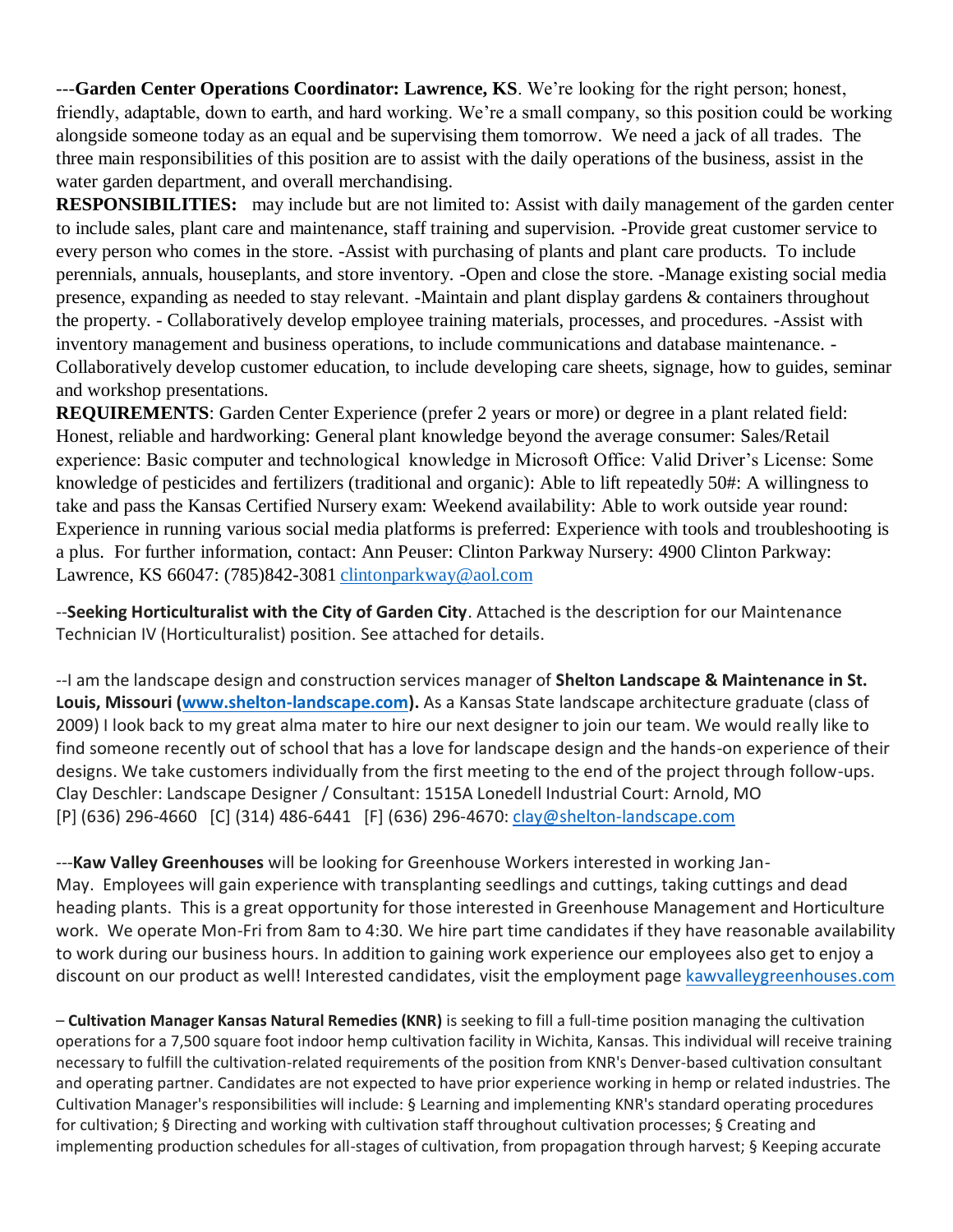records of cultivation related inventories; § Overseeing the custody and coordinating maintenance of cultivation equipment; and § Coordinating with COO and other management level staff on other facility related items, such as compliance requirements, staff management, and post-harvest processing.

KNR is seeking a candidate with strong knowledge of plant anatomy, physiology, and pathology. Candidates with degrees in Horticulture, Agronomy, Plant Physiology/Pathology, Botany, Bio-Chemistry, or Organic Chemistry and one (1) or more years cultivation operation management experience (green-house, cut flower production, or otherwise) are preferred. Starting compensation for this position will be \$60,000 annually, with salary scaling based on performance milestones. This is a 1099 position. This position is based in Wichita, Kansas with very limited ability to work remotely. If you are interested in applying for this position, please email your resume to Sam Jones, COO of Kansas Natural Remedies, at sjones@kansasnaturalremedies.com with a brief statement elaborating on your interest in the position.

---**Wrightsville Beach Landscaping, Inc**., located on the beautiful North Carolina Coast, is looking for a Landscape Designer/Estimator to grow with us. The ideal candidate would be familiar with designing and estimating all aspects of landscape construction to include: site analysis, grading, drainage, plant selection and placement, hardscape (patios, walkways, decks, barbecues, gazebos, etc.) water features, lighting, etc.; and be able to manually design the same. The position requires excellent analytical as well as aesthetic skills, and one must provide excellent internal service, and be able to do take-offs. The Landscape Designer interfaces daily with the Project Manager and installation team.

**Skill Set and Educational Requirements**: Four (4) year horticultural degree from accredited university preferred. Possess a portfolio of at least ten designs that were drawn by individual: Able to design and estimate quickly and efficiently: Strong plant and irrigation knowledge. Able to read plans/specifications and analyze document information: Able to conduct a thorough site analysis. Able to analyze drainage and grading requirements: Able to calculate related quantities for soil import/export, plants, mulch and labor requirements: Able to translate designs into working drawings/documents for field personnel. Proficient with CAD-Based software: Proficient with landscape estimating software: Proficient in MS Excel & Word. Able to meet stringent deadlines: Able to represent the company in a courteous and professional manner: Able to make effective presentations when required: Able to deal with difficult and demanding clients in a professional manner Able to build relationships and network with like-minded professionals: Requires minimal supervision: Enthusiastic, self-motivated, strong work ethic, positive outlook and disposition: Enjoys challenges and problem solving. **About Wrightsville Beach Landscaping Co. Inc.:**

[www.wrightsvillelandscapes.com](http://www.wrightsvillelandscapes.com/) Located along North Carolina's beautiful coast, Wrightsville Beach Landscaping (WBL) is celebrating its 30th year in business. WBL provides landscaping design, installation, maintenance and irrigational solutions for Wilmington's most demanding clientele. With services ranging from large commercial projects to residential lawn care and maintenance, Wrightsville Beach Landscaping's commitment to its mission.... to enhance the beauty and value of every client's property while exceeding their expectations every step of the way.... is the reason we are the preferred landscaping company throughout the Cape Fear region including Wilmington, Wrightsville Beach, Landfall, Autumn Hall, Forest Hills, and Figure Eight Island.

#### **New Extension Agent Searches:**

**(NEW)** Extension Agent, Agriculture and Natural Resources– Horticulture/Ward County [https://www.ndsu.edu/employment Posting ID #2937030](https://www.ndsu.edu/employment%20Posting%20ID#2937030) (attachment)

# **GENERAL HORTICULTURE INTERSHIP OPPORTUNITIES:**

**(Posted 2/28/2022)** Public Horticulture Internship, Coastal Maine Botanical Gardens **(See attachment).** My name is Lesley Paxson and I am the Intern and Seasonal supervisor at Coastal Maine Botanical Gardens (CMBG). Our mission statement is to inspire meaningful connections among people, plants and nature through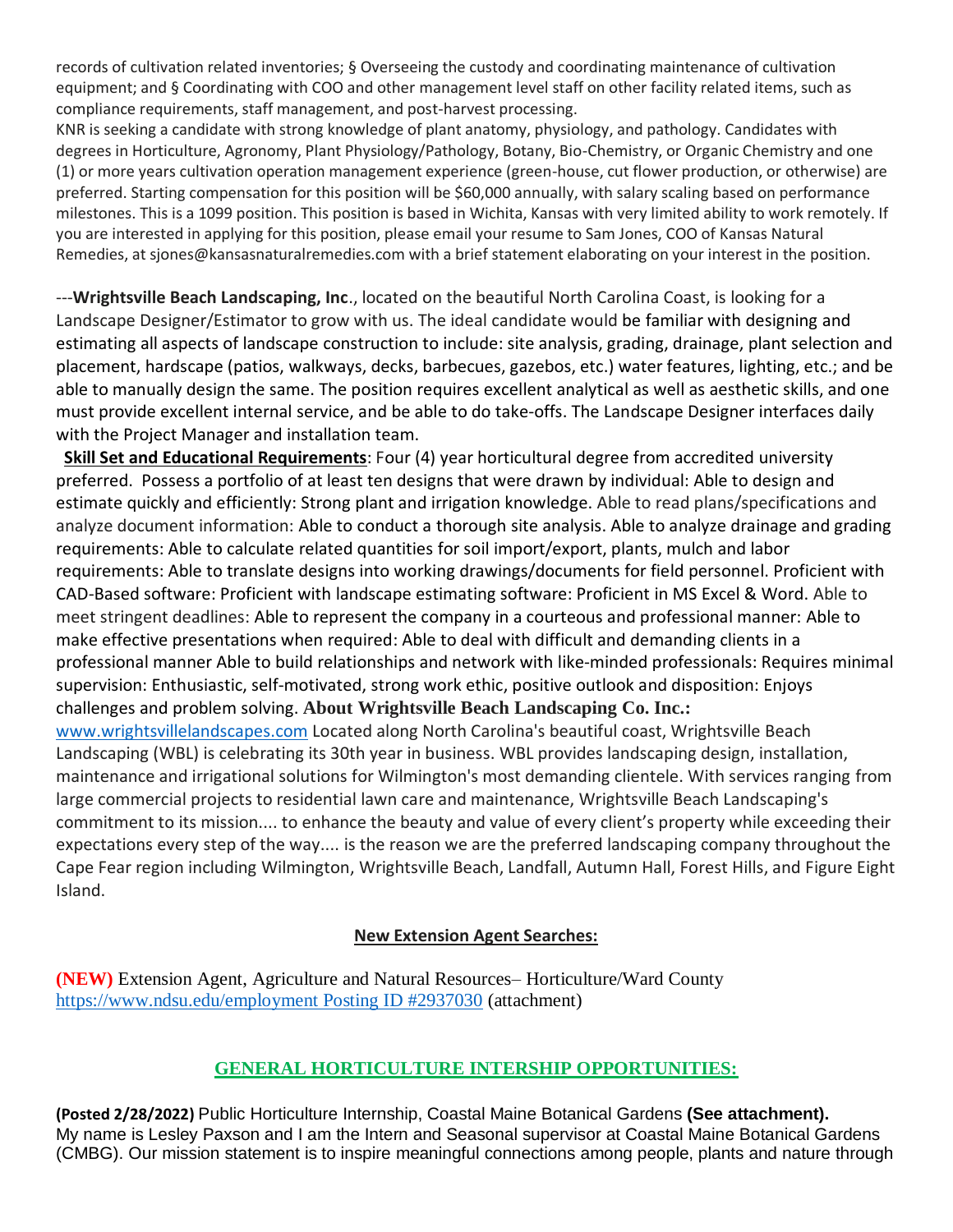horticulture, education and research. I am reaching out to share our Intern program with you and your students.

At CMBG we offer a broad range of intern experiences involving all aspects of public horticulture. Our interns work closely all season with our horticulturalists, learning solid gardening concepts and practices. Interns will have opportunities to learn about other aspects of public horticulture including curation, herbarium preservation techniques, and youth programing. Everyone will be encouraged to interact with visitors, answering questions on many topics. Other educational opportunities include sharing the importance of plants and Lepidoptera with visitors, working hands-on with propagation and curation, and helping prepare plant samples for preservation in our Herbarium just to name a few.

It is my hope that you will post the attached intern job description within your department and share it with your students. Please let me know if you have any questions.

Questions: Lesley Paxson [\(lpaxson@mainegardens.org\)](mailto:lpaxson@mainegardens.org), 207-315-1919

Applications: Andy Brand, Director of Horticulture [\(abrand@mainegardens.org\)](mailto:abrand@mainegardens.org).



**(Posted 2/28/2022)** Please allow me to introduce myself, I'm Osvaldo "Ozzie" Ortiz, I work within AAA Landscape's Human Resource Department as the Culture & Lifestyle Coach. AAA Landscape was founded in 1975 by the Underwood Brothers, who have been active pioneers in the Green Industry, and have grown over the past 47 Years to one of the largest privately-owned landscape companies in the Southwest.

AAA Landscape continues to be a leader in the advancement of education & training within our industry and is Ranked #48 in the Nation for Landscape Companies. Not only do we strive to continuously evolve by investing in advanced technology & equipment, but we are constantly looking for the next leaders to join our team!

My primary goal is to not only retain our current team members but also recruit new talent within the Green Industry by introducing them to our culture and provide them a balanced lifestyle. We *"beautify the world"* and we are looking for your students to help us.

AAA Landscape will have a booth at the *National Collegiate Landscape Competition in Raleigh, NC*, this year. I would welcome the opportunity to meet with you in person to discuss what our company has to offer your

students. Additionally, I would be willing to speak to your students regarding their goals and how AAA Landscape might be able to further their careers.

**At this time, we can offer internship opportunities and employment in the following areas**, but we are also willing to discuss their interests, outside of the listed positions, to see how they could grow with our team:

- Construction Landscape Supervisors
- Landscape Management Assistant Account Managers | Supervisors | Crew Leads
- Irrigation Technicians
- Estimators
- Nursery Growers | Propagators
- Arborist / Arbor Care
- Pest Management Applicators

I would like to thank you in advance for your consideration. If I can provide additional information or answer any questions, please don't hesitate to contact me and I would be happy to accommodate you.

Respectfully, **osvaldo "ozzie" ortiz culture & lifestyle coach AAA LANDSCAPE** 3747 E. Southern Avenue, Phoenix, AZ 85040 C. 602.903.9854 O. 602.437.2690

**aaalandscape.com**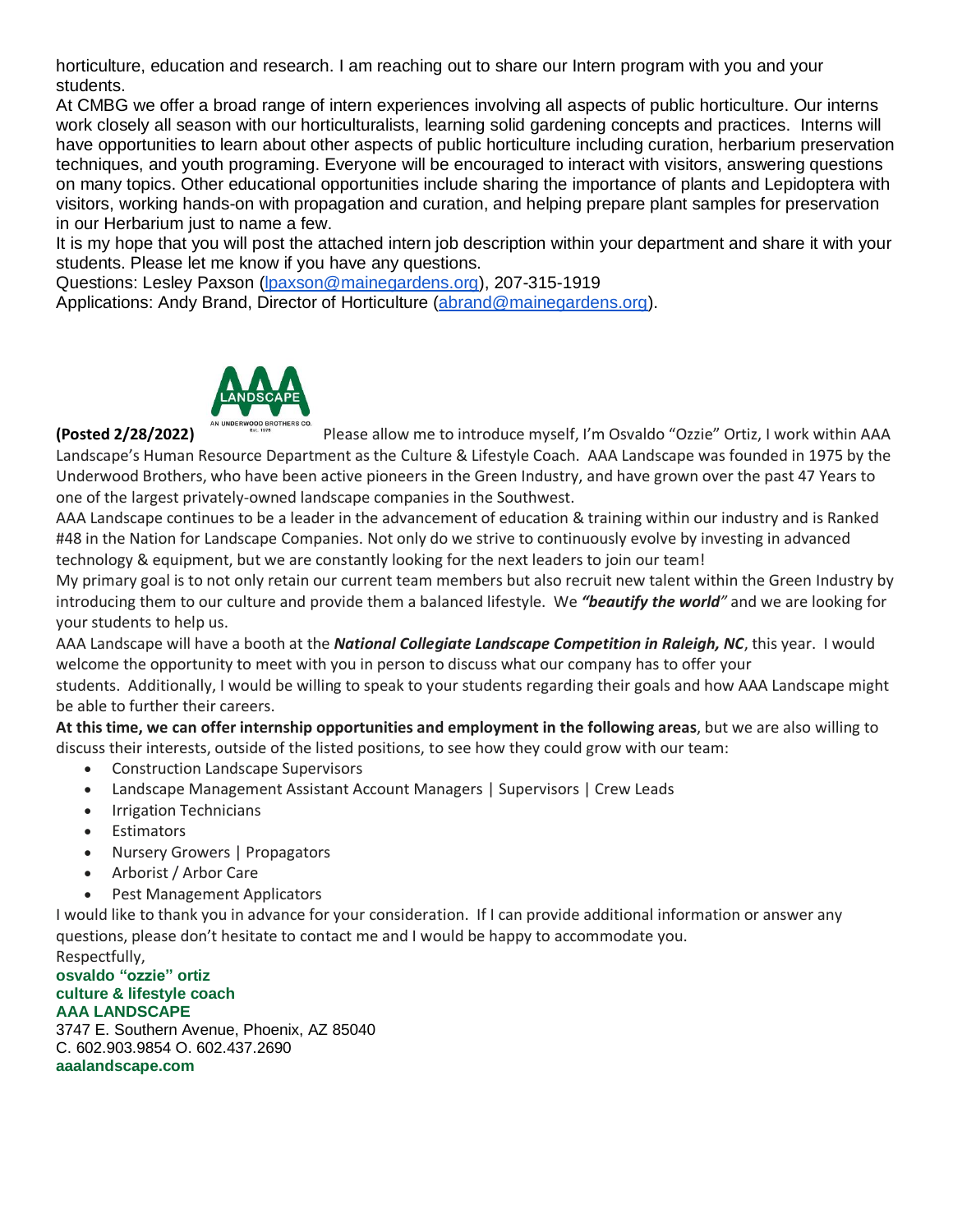KANSAS STATE UNIVERSITY



**(Posted 2/21/2022)** THE *GARDENS* ARE NOW HIRING STUDENTS\* FOR 2022 SUMMER POSITION, FULL-TIME (40 HRS/WK. @ \$9.00- \$10/HR.DOE), PART-TIME (20+/- HRS/WK. @ \$8.75-\$9.75/HR.DOE). PREFERENCE GIVEN TO STUDENTS WITH PRIOR EXPERIENCE IN

THE LANDSCAPE CONSTRUCTION AND MAINTENANCE INDUSTRY WHO CAN START PART-TIME TRAINING BEFORE MAY 1, 2022.

SUMMER WORK TASKS IN THE GARDENS INCLUDE: INSTALLING AND MAINTAINING ANNUAL, PERENNIAL AND WOODY PLANTS. MAINTENANCE OF PAVER WALKWAYS, RETAINING WALLS, IRRIGATION SYSTEMS AND WATER FEATURES. MOWING, STRING TRIMING, WATERING AND ASSISTING WITH VARIOUS GARDEN EVENTS. APPLICATION FORMS ARE AVAILABLE UPON REQUEST. Email [ksugardens@ksu.edu](mailto:ksugardens@ksu.edu)

\*Must be a K-State student; 6+hrs in spring semester and/or enrolled in summer classes

**(Posted 2/7/22) Landscape Operations and Orchard Operations Internships (2 positions),** Kimmel Orchard & Vineyard. *Objective***:** To help promote Kimmel Orchard & Vineyard (KOVE) while learning skills related to orchard operations. All KOVE interns will receive cross-training in multiple areas and must be open to other duties as assigned. *Schedule*: Monday-Friday; 40-45 hours per week; some weekends required; flexibility available. *Wage***:** \$12/hour; generous employee discount; subsidized summer housing available near Kimmel Orchard & Vineyard. **Contact:** jennie@kimmelorchard.org – (402) 873-5293. *See attachments for more details*.

**(Posted 1/31/22) YAMPA RIVER BOTANIC PARK HORTICULTURE INTERN** Yampa River Botanic Park PO Box 776269 Steamboat Springs, CO 80477<http://yrbp.org/> 970-846-5172 INTERNSHIP: The Yampa River Botanic Park seeks a Horticulture Intern to join its team for the 2022 summer season. The 6-acre high altitude garden, located in Steamboat Springs, Colorado is a place of "serenity that celebrates and conserves the plants, trees and birds of the Yampa River Valley and similar ecosystems worldwide." The Botanic Park is home to 500 trees 60 individual gardens which feature native and adaptive trees, shrubs, perennials, and annuals. The Intern works to maintain and improve the Botanic Park which sees approximately 35,000 visitors annually between May and October. NATURE OF WORK: This internship is intended to provide hands on experience in public horticulture. The Intern performs the daily tasks and responsibilities of a public garden horticulturist. The Internship runs from approximately mid-May through August with flexible start and stop dates and can fulfill up to a 600 hour graduation requirement. Interns are expected to work 40-hour work weeks with a flexible schedule. COMPENSATION: \$16.47/hour **(see attachment for more details and information on how to apply)**

**(Posted 1/24/22) Berkshire Botanical Garden Summer Horticulture Internship Program:** This unique summer internship program offers the opportunity to work and learn from two public gardens. Berkshire Botanical Garden is a non-for-profit public garden establishment in 1934. Located on 24 rural acres, the Gardens consists of 26 display gardens and specialty collections, and three greenhouses. Naumkeag, a guidedage style estate with restored gardens designed by landscape architect Fletcher Steele, is a National Historic Landmark preserved by The Trustees of Reservations. The trustees is one of Massachusetts largest non-profits and the nation's first conservation and preservation organization. Both gardens are situated in the beautiful Berkshire Hills of Western Massachusetts, a few minutes from the center of the historic village of Stockbridge. The area is home to many cultural institutions and numerous natural sites.

**Description:** This Horticultural Internship program is designed to offer hands-on experience at Numkeag and Berkshire Botanical Gardens for those with a passion for and interest in Horticulture staff and volunteers in all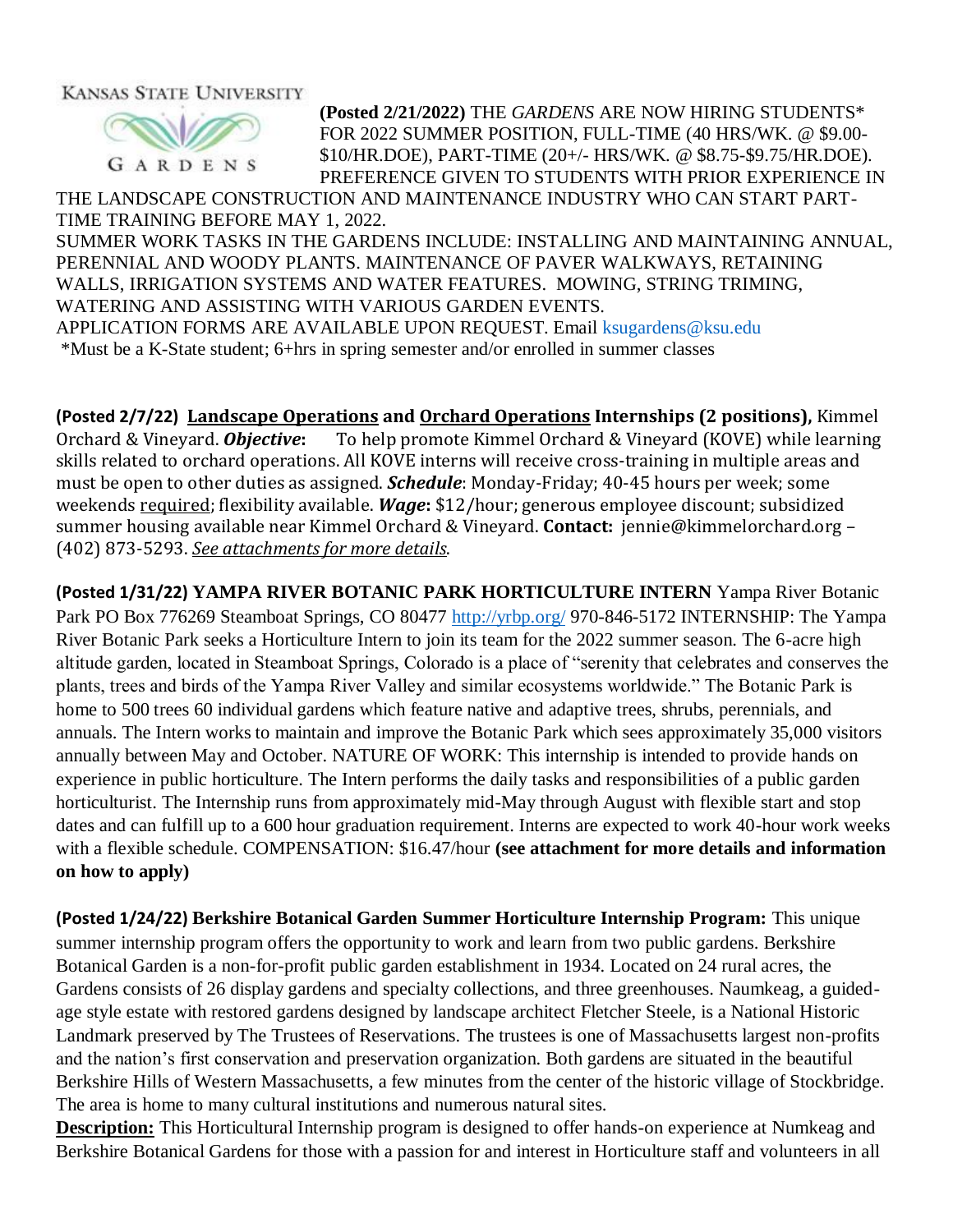phases of public garden maintenance and development. This includes planting, weeding, watering, and mulching, pruning, propagation, IPM, plant identification and interacting with visitors. An ongoing program of intern training sessions, public education programs, and staff field trips are offered to help broaden the student's horticultural horizon.

Summer internships are for 12 weeks, 40 hours per week and generally start mid-May. The program includes shared internship housing at the Naumkeag estate and a stipend of \$10.00 /hr.

The deadline for applying is March 1, 2022. Earlier applications will receive earlier decision.

**Requirements:** Previous gardening experience and/or course work in horticulture, public gardening, or landscape design is preferred. Applicants must be responsible, self-motivated, and capable of the sometimes strenuous nature of gardening.

Please submit a cover letter, resume, and an application which can be downloaded from [www.berkshirebotanical.org/internships](http://www.berkshirebotanical.org/internships)

**Overland Park Arboretum & Botanical Gardens, Internship:** Hello, attached is information about our summer internship position. [https://hcm-overlandpark-](https://hcm-overlandpark-prd.inforcloudsuite.com/hcm/EmployeeSelfService/form/JobPosting%5BJobPostingSet%5D%28101%2C79%2C2%29.PostingDisplaySummaryForm?output=pdf&csk.lidkey=952c2597ecc1d8db3695301d39d7dbda)

[prd.inforcloudsuite.com/hcm/EmployeeSelfService/form/JobPosting%5BJobPostingSet%5D%28101%2C79%2C2%2](https://hcm-overlandpark-prd.inforcloudsuite.com/hcm/EmployeeSelfService/form/JobPosting%5BJobPostingSet%5D%28101%2C79%2C2%29.PostingDisplaySummaryForm?output=pdf&csk.lidkey=952c2597ecc1d8db3695301d39d7dbda) [9.PostingDisplaySummaryForm?output=pdf&csk.lidkey=952c2597ecc1d8db3695301d39d7dbda](https://hcm-overlandpark-prd.inforcloudsuite.com/hcm/EmployeeSelfService/form/JobPosting%5BJobPostingSet%5D%28101%2C79%2C2%29.PostingDisplaySummaryForm?output=pdf&csk.lidkey=952c2597ecc1d8db3695301d39d7dbda)

It is also posted on the city's website.

<https://www.opkansas.org/about-overland-park/careers/>

Thank you for your time!

**--Swift Greenhouses, Inc., in Gilman, Iowa** is seeking a student for their internship experience. We have expanded and built to meet some of the market needs and are looking for great horticulture talent that K-State has and will continue to teach. I'm really flexible on internship timing as Spring is the best exposure to our industry and Summer is great as well as we transition to our own use production to build stock, start seedling perennials and get them ready for vernalization in the Fall. We are currently **looking to hire for 2 full time Perennial Plug grower positions.** Attached is an application for either a full time position or our internship opportunities. If you have any questions feel free to reach out to me, Hans Stokes: Grower Supervisor & Technical Services: 641-478-3217: [HansS@swiftgreenhouses.com:](mailto:HansS@swiftgreenhouses.com)<https://www.swiftgreenhouses.com/>

**Denver Botanic Gardens 2022: Summer Horticulture Internships:** Internships at Denver Botanic Gardens provide students with hands-on experience working alongside world-renowned researchers and horticulturists in a public garden. **Project-based and Meaningful:** Denver Botanic Gardens' horticulture internships are projectbased, meaning that for the duration of their tenure with us, interns are charged with completing or continuing meaningful work for our department, institution and field. Interns also work throughout the Gardens, gaining a crucial working knowledge of public horticulture collections stewardship. When conditions allow, interns participate in field trips exploring Colorado horticulture and the diverse ecosystems of the Rocky Mountain region. Additionally, interns are offered professional development opportunities through seminars and conferences, staff-led workshops and industry networking. **Five, Full-time, Paid Internships**: In 2022 we are offering five, full-time, paid summer internships within the Horticulture Department in the following areas: Bonsai Collection Management and Curation-Plant Records Curation and Mapping-Rock Alpine Garden Curation and Mapping-Seed Collections Curation and Greenhouse Production-Therapeutic Horticulture. Further details, position requirements and applications are available on the **[career / internships opportunities page on](https://botanicgardens.us2.list-manage.com/track/click?u=cbad7b587235ab57c0ed048d8&id=31545bc947&e=4ea449ed2f)  [our website](https://botanicgardens.us2.list-manage.com/track/click?u=cbad7b587235ab57c0ed048d8&id=31545bc947&e=4ea449ed2f)**. All application materials must be received at Denver Botanic Gardens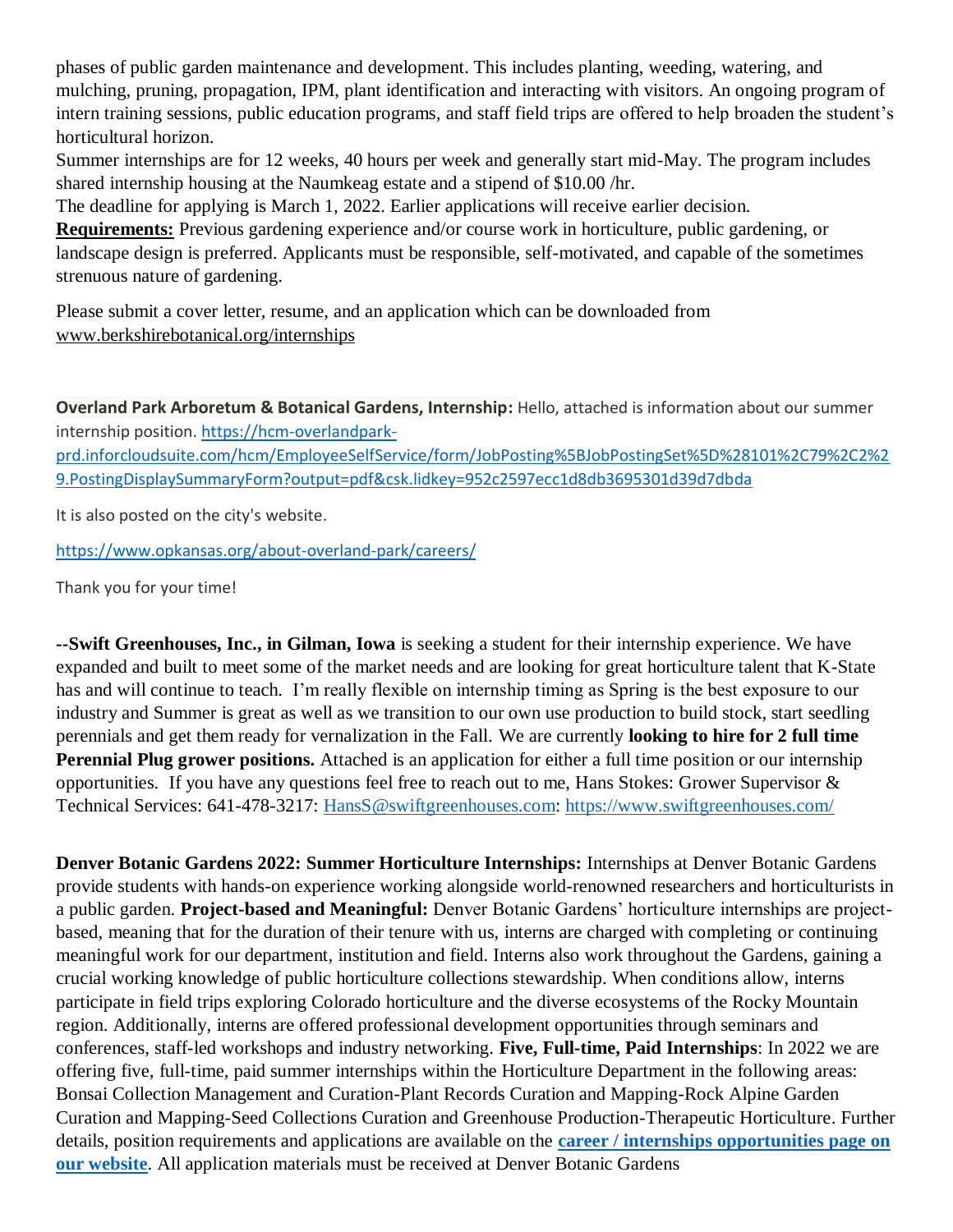---**Rock Cobble Farm is a large estate in Northwest Connecticut and** proud to announce the start of our 2022 Internship application process. Our internship program is highly competitive so we hope candidates will apply as soon as possible. Attached is the 2022 Rock Cobble Farm internship posting which will explain the programs functions, responsibilities, and required submission dates. If you have any questions, please email us at [cthorticulturaljobs@gmail.com.](mailto:cthorticulturaljobs@gmail.com)

---**Walters Gardens, Inc. is one of North America's leading wholesale grower of perennial plants, located in Zeeland, Michigan.** Our company is excited to offer 13-week paid rotational internships this upcoming summer. The rotations, including our Greenhouse and Field Operations, Tissue Culture Lab, Virus Lab, and Trials Department, will equip our interns with a wide variety of skills and allow them to network with some of the best and brightest in the industry. Attached is a flyer and link with additional details about our internship program.<https://www.waltersgardens.com/article.php?ID=503>

---**Royal Creations Architectural Landscaping** is seeking relationships with potential interns to help in the spring/summer 2022 season. The position will offer a broad range of experiences for students in the field of Design/Build – Residential Landscaping. Students will spend time shadowing the design and installation teams while assisting in projects with landscaping, paver patios, drainage, low voltage lighting, and much more. This experience will include creating base maps, collaborating on conceptual drawings, and producing CAD renderings for design projects. Participants will learn about the estimating and sales process as well as assist in project management tasks. Interns will also spend time in the field to develop an understanding of the production and logistics that go into the installation side of the business. This is a great opportunity for anyone interested in a career in residential landscape design and seeking an entry level position in the near future. "Looking forward to connecting great students with our wonderful team!" President/CEO Andy Wright Accepting applications at https://www.royalcreationslandscaping.com/careers/ to learn more about our company you can visit our website at [www.RoyalCreationsLandscaping.com](http://www.royalcreationslandscaping.com/)

**---Greenhouse Production Intern:** Kaw Valley Greenhouses is seeking an intern who is passionate about bedding plants and wants hands-on experience in a fast-paced commercial greenhouse right here in Manhattan. Kaw Valley Greenhouses has been family grown since 1967 and focuses on quality bedding plants for the home consumer. Our plants are sold from April through June at more than 40 spring seasonal Garden Center locations throughout Kansas, Nebraska and Missouri, which we operate as pop-up stores. We take pride in providing plants that have been proven to do well in our area through our research on trial varieties that are grown on property during the off season. We operate on around a half a million square feet of greenhouse space and sell over 12 million plants annually. The primary focus for this position will be in seed propagation but the intern will gain experience in most aspects of production including media fill, propagation, transplanting quality assurance and sanitation.

**Responsibilities:** Keep seed stock organized, stored, and handled properly to ensure seed quality and ease of use. \*Use correct seeding procedures and routines to ensure final products are true to type. \*Follow proper procedures to ensure workstation sanitation. \*Keep accurate notes on sowing dates and consistently communicate with Production Supervisor any issues as they arise. \*Work with Production Supervisor to coordinate space logistics for plugs, conduct experiments and gather information to increase germination percentages and uniformity. \*Assist with other areas of production when needed as assigned by Production Supervisor.

**Desired qualifications:** The applicant must be dependable; able to stick to a schedule; possess a positive attitude and a willingness to learn; strong attention to detail; ability to work in extreme climates when necessary; ability to bend and stoop for long periods; ability to lift 30lbs.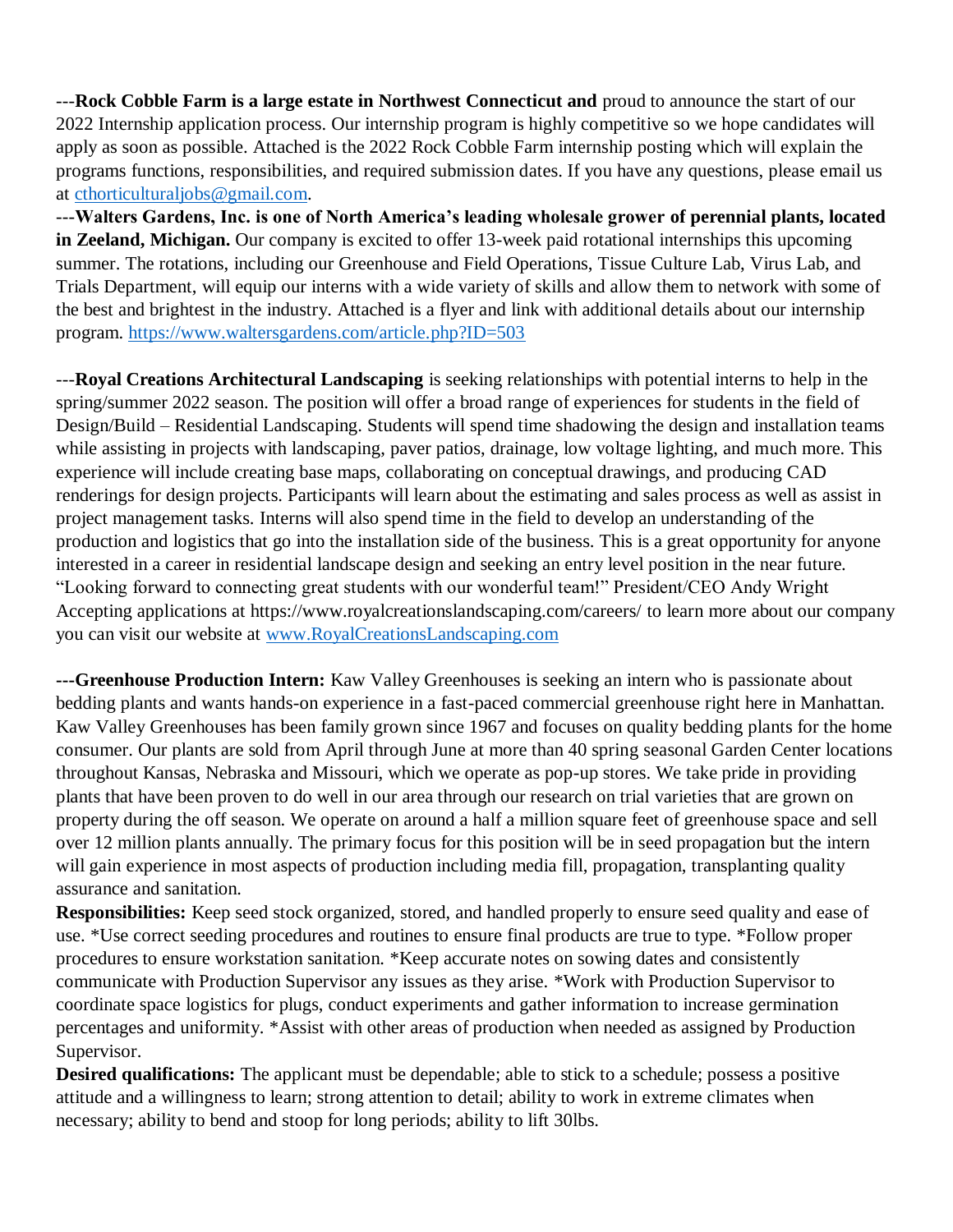**Educational Qualifications:** Preferred to have completed at least one semester of introductory horticulture classes and has a base understanding of seed germination. **Compensation and incentives:** \$10/hour: 30-40 hrs. Weekly with some weekend work: Potential for overtime: Credit plants: **Application Instructions:**  <https://kawvalleygreenhouses.hiringplatform.com/processes/74857-greenhouse-worker?locale=en>

# **GOLF COURSE AND SPORTS TURF EMPLOYMENT OPPORTUNITES**

#### **(Updated on 2/28/2022; originally posted 2/14/2022)**

Come join our growing team at St. Joseph Country Club as the Second Assistant Superintendent. Something special is happening at SJCC as our owner has made the commitment to be one of the top clubs in the state and region. SJCC has a long proud history of hosting more Missouri state amateur events than any other club. Our clubhouse and practice facility are currently being completely renovated while many other on course renovations are planned for the future. We are making continual improvements while preparing for the clubs 125th anniversary in 2023. This position is a hands on management position working with the Keeper of the Greens and Lead Assistant in all aspects of the operation. For the motivated candidate, he/she will develop their knowledge and skills while becoming well prepared to take the next step to a head superintendent position. The Second Assistant Superintendent will assist with and assign, supervise and follow up on the daily maintenance of the golf course, practice facility, clubhouse landscapes.

- Minimum is a two year degree or certificate in a turf related field.
- Ability to perform any task needed to meet course standards.
- Highly motivated with strong work ethic and a positive can do spirit.
- Attention to detail, ability to complete tasks.
- Good oral and written communication skills with members and staff.
- Must be able to multi task while adapting and changing to weather, staffing or seasonal needs.

#### **Educational Requirements**

• Minimum is a two year degree or certificate in a turf related field.

### **Experience Requirements**

Previous supervisory experience.

### **Job Benefits**

Benefits include PTO, Sick Days, Personal day, Health Insurance including dental and vision. Uniforms and daily lunch are provided.

#### **Date Job is Available**

March 1, 2022

#### **Salary**

\$38,000 - \$45,000 DOE

#### **Job Application Instructions**

Send Resume and Cover Letter to btaylor@stjoegolfclub.com

Bryan Taylor Keeper of the Greens St. Joseph Country Club 50 Ridgeland Drive Country Club, MO 64505

**(Posted 2/14/2022)** My name is Matt Powell- New Golf Course Superintendent at The Country Club in Pepper Pike, OH. Our Greens Department is currently looking to fill numerous full-time and seasonal internship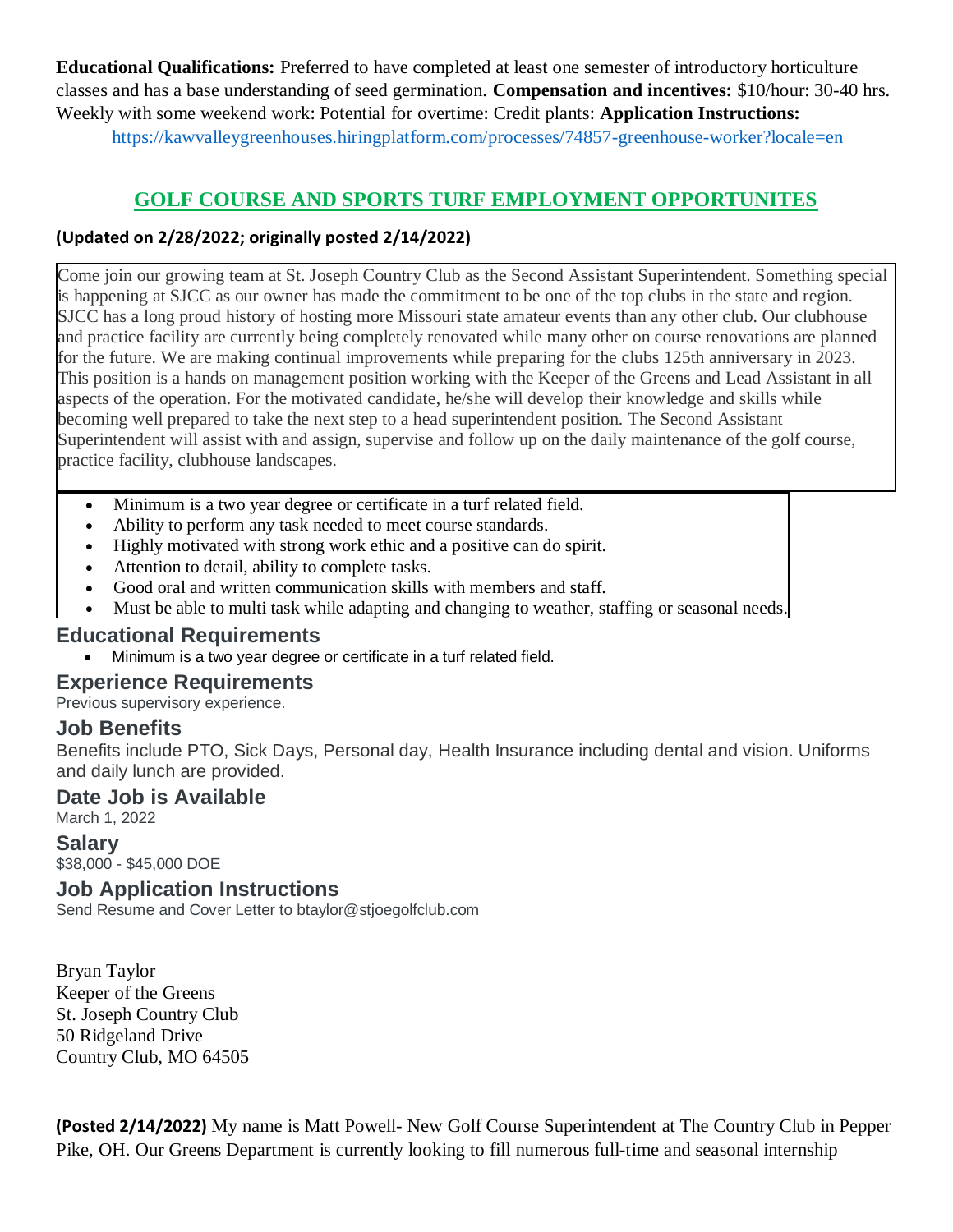positions for the upcoming golf season with a major golf course restoration on tap beginning in August with Gil Hanse. No previous experience working on a golf course needed as we will train the right individuals and provide flexible scheduling to fulfill each candidate's needs. We hope to build a long term relationship with you and offer a great place to develop students/ alumni for successful careers.

### **Benefits of joining our team at The Country Club include:**

- 2022 golf course restoration project with Gil Hanse
- Housing
- Lunch & Uniforms provided
- Competitive wages
- Opportunity to apply for scholarship that the Club provides upon successful internship
- Access to a vast industry network
- Tournament volunteering opportunities
- Full time employment opportunities with full benefits
- Christmas Bonus

I have included a link to our career site that has more information about the positions available and how to apply. Please feel free to post on any job boards or share with anyone in your organization that might be interested. Thank you and I hope to hear from you soon.

<https://sites.google.com/view/thecountryclubgreensdepartment/home>

**Matt Powell,** Golf Course Superintendent, 216.831.9200 ext. 135

**(Posted 2/14/2022)** Assistant Golf Course Superintendent, Stone Canyon Golf Club in Blue Springs, MO.

- 1. Supervise and coordinate staff members to ensure everyone is working efficiently according to the job board
- 2. Organize and assign daily tasks with the superintendent before the start of the next day
- 3. Apply pesticides/herbicides correctly and efficiently according to the pesticide label
- 4. Have or work towards getting pesticide license
- 5. Document and record pesticide/herbicide records according to the state of Missouri
- 6. Help audit irrigation system and repair any leaks/malfunctions
- 7. Effectively communicate any issues or problems with the crew, golf course, or equipment to superintendent
- 8. Help interview, hire, and train employees
- 9. Provide feedback/ideas that could be helpful with projects or maintaining golf course grounds
- 10. Help keep a positive atmosphere on the golf course grounds and maintenance department

**Compensation:** Base Salary: **\$32,000 - \$40,000+ DOE;** Reimbursement of cell phone up to \$50 per month; Mileage reimbursed on vehicle for company use; Lunches provided on days worked;14 days PTO, plus week in between Christmas and New Year's club is closed (paid vacation) so total of 21 days PTO per year; Owner is looking at offering health insurance.

Contact: Jonathan Moul, Golf Course Superintendent, 816.738.4656

**(Posted 2/14/2022)** The Wichita Wind Surge, AA affiliate of the Minnesota Twins, are seeking motivated and qualified applicants for the position of Assistant Groundskeeper. The individual will assist the Head Groundskeeper in everyday maintenance of a playing surface consisting of Latitude 36 Bermudagrass and a DuraEdge professional infield clay surface along with other stadium enhancements. The assistant will work with the Head Groundskeeper in everyday maintenance of the playing surface at Riverfront Stadium, insuring a safe and exceptional field throughout the 2022 baseball season. Position is a full time opportunity with competitive salary, benefits and paid time off.

### **Position Responsibilities**

Duties will include, but not limited to:

- Mowing (riding/walking), fertilizing, aerifying, topdressing, edging, sodding, infield skin/clay maintenance, mound and plate repair both on-field and in bullpens
- Irrigation repairs and replacements
- Equipment cleaning and upkeep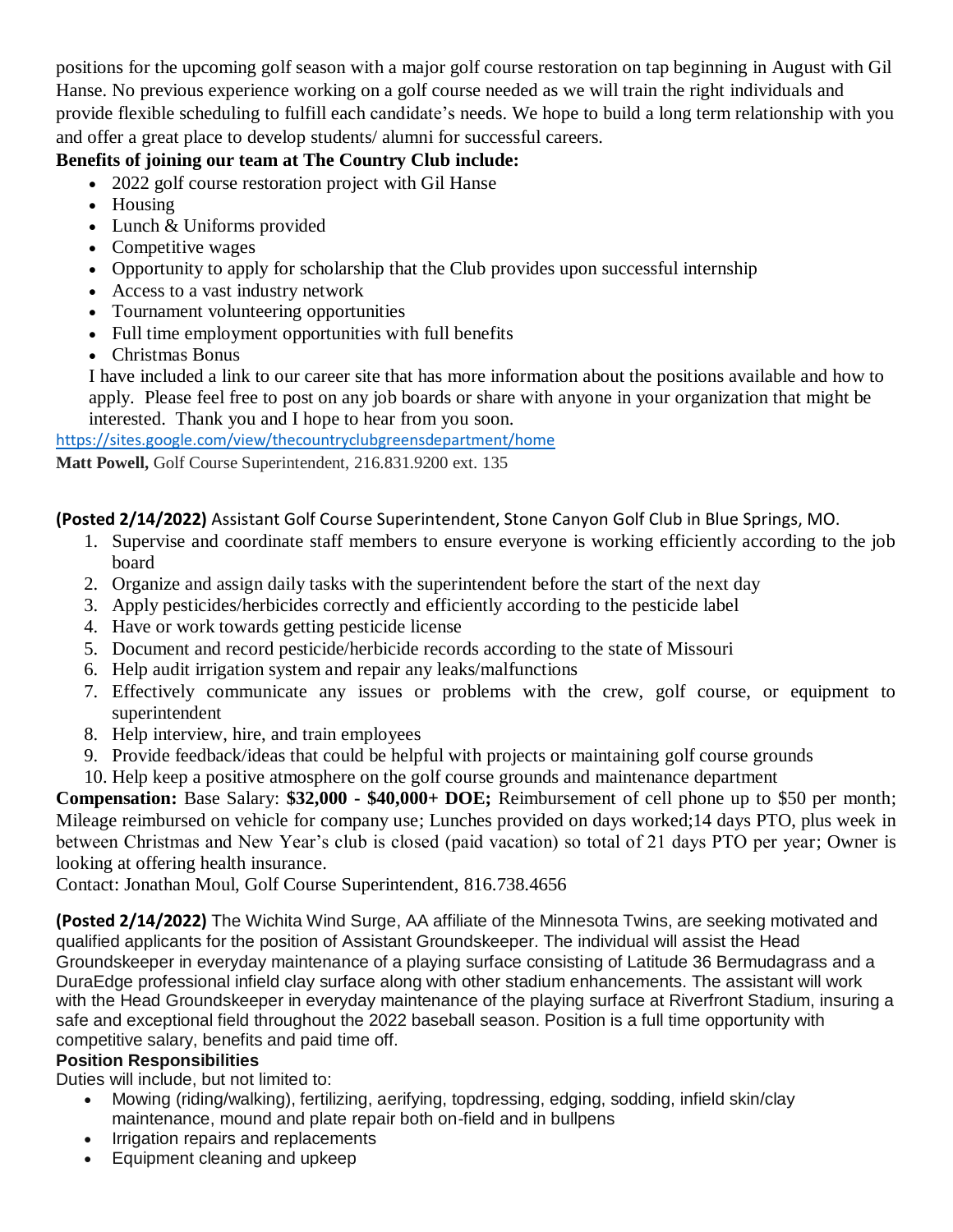- Shop and batting tunnel cleaning and upkeep
- Logo and line painting
- Work special events and able to work alone at times including running a crew
- Working in all weather conditions including heat, rain, snow and must be able to assist with all tarps.

#### **Job Qualifications**

- Preferably a candidate has a bachelors or associates degree in turf management or a horticultural related field.
- Prior knowledge and experience of working on a baseball field is also preferred, but not necessary.
- Physical labor required. Must be able to lift at least 50lbs.
- The individual must be highly motivated, self-initiative and able to work in fast-paced situations
- Must be able to work long, flexible hours including nights, early mornings on occasion, weekends, and holidays.

**Please send Resume and Cover Letter to:** Ben Hartman – bhartman@windsurge.com

# **GOLF COURSE AND SPORTS TURF INTERSHIP OPPORTUNITIES**

**(Posted 2/21/2022)** Exmoor Country Club Internship. We have a fantastic opportunity for young turf professionals to learn and grow as we prepare for the 2022 Western Amateur and much more! Please find the internship posting attached and let me know if you have any questions or comments.

Exmoor Country Club is seeking a Turfgrass Intern as we prepare to host the 2022 Western Amateur Championship, August 1-6. We pride ourselves on providing young professionals with work/life balance while achieving daily championship conditions. The applicant will work closely with the Superintendent and various Assistants in the daily course preparations and responsibilities listed below. The ideal candidate should be selfmotivated, display a positive attitude, and be willing to learn and grow through hard work and personal achievements. Responsibilities include: Plant Health Application/Calibration, Stringent Water Management, Daily Course Set Up, Irrigation Troubleshooting & Repair, Small Crew & Project Leadership, Review Budgeting Practices. Club Description: Founded in 1896, located 30 minutes north of Chicago is a family-oriented club with a championship golf course. Exmoor has hosted 18 National Championships, including the upcoming 2022 Western Amateur, and most recently, the 2018 Senior Players Championship. Designed by Donald Ross in 1915, the club will embark on restoration projects over the next several years to restore the club to its roots as a staple of the Golden Age of Golf Course Architecture under the direction of Andrew Green. Compensation: \$15-16/hour plus overtime (DOE), Housing, Uniforms, Meals, Tournament Volunteer Experience, Golf Privileges, Every Other Weekend Off. Education: Working toward degree in Turfgrass Management or closely related field, Certificate, 2-year, or 4-year. Please Send Resume & Cover Letter to: Tim Kelly, Golf Course Superintendent 847-433-1177 tim@exmoorcountryclub.org

**(Posted 2/14/2022) Baseball Groundskeeping Internship**. I am the Head Groundskeeper for the Wichita Wind Surge AA affiliate of the Minnesota Twins. We are entering our second season with a brand-new ballpark. As mentioned in the subject line I am in search to fill both an intern position for the summer and then a full-time assistant. We are okay with hiring an assistant right out of school because we believe on the job training is crucial and beneficial. Our internship position has been posted; however, our assistant position has not been posted yet but I will attach a job description for both. If you have any questions, please feel free to call, text or email. My cell is (816) 585-2729. Thank you for your help in advanced. Thank you,Ben Hartman. <https://www.sportsfieldmanagement.org/job/wichita-wind-surge-wichita-ks-8-grounds-crew-internship/>

**(Posted 2/14/2022)** Seasonal Intern Century Country Club is a 1924 H.S. Colt and C.H Alison design approximately 25 minutes north of New York City. Century is a highly progressive club in the competitive New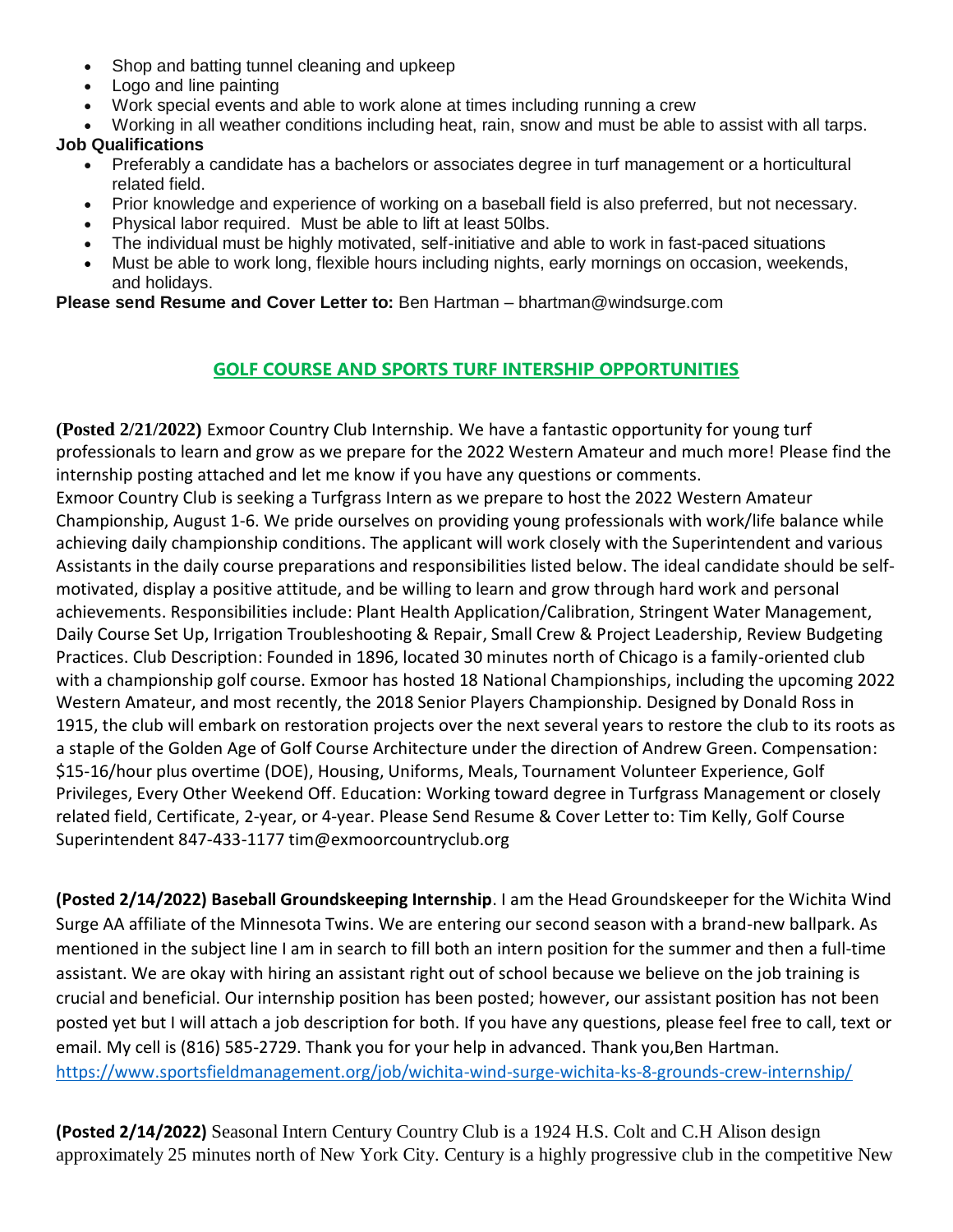York Metropolitan market. We pride ourselves in staying up to date with the latest techniques, products and technology to aid us keeping the golf course at an excellent standard. At the end of 2017 Architect Keith Foster finished a two-phase renovation, which included greens expansions and regrading, regrassing green surrounds, installation of Better Billy Bunkers liners with Pro angle sand, fairway contouring, rebuilding tees, tree removal and pruning, rerouting of natural cart paths and a redesigned short game area. A Toro Lynx central computer controls a Toro irrigation system with Network VP satellite controllers. This coming year we will be finishing the master plan, which includes completing tee boxes, expanding native areas, cart path construction and fairway expansions. Century Country Club is looking for a highly motivated individual with the willingness to learn and a close attention to detail that has the goal to become a Golf Course Superintendent in the future. We are an elite private country club and will teach you what it takes to provide outstanding playing conditions. Tasks during the 2022 season will include but are not limited to mowing, fertilizing and pesticide applications (with the calibration of the needed equipment). In addition to the above, hand watering, irrigation troubleshooting, and the ability to operate all of the equipment/machinery at our facility will be associated with this internship. Our intern will be given time to spend with our Head Mechanic to learn the basic components of grinding and setting the height of cut on the machines. Exceeding expectations will result in a higher variety of given tasks. Application Instructions: Please email your resume and cover letter as MS Word document or PDF file to Kevin.Seibel@centurycc.org Salary Range: \$18.00/hr, after 40 hours, time and a half (approximately 20 hours of OT per week) Benefits: On-site housing, meals (lunch and dinner), golfing privileges, uniforms/clothing.

**(Posted 2/14/2022)** My name is Matt Powell- New Golf Course Superintendent at The Country Club in Pepper Pike, OH. Our Greens Department is currently looking to fill numerous full-time and seasonal internship positions for the upcoming golf season with a major golf course restoration on tap beginning in August with Gil Hanse. No previous experience working on a golf course needed as we will train the right individuals and provide flexible scheduling to fulfill each candidate's needs. We hope to build a long term relationship with you and offer a great place to develop students/ alumni for successful careers.

#### **Benefits of joining our team at The Country Club include:**

- 2022 golf course restoration project with Gil Hanse
- Housing
- Lunch & Uniforms provided
- Competitive wages
- Opportunity to apply for scholarship that the Club provides upon successful internship
- Access to a vast industry network
- Tournament volunteering opportunities
- Full time employment opportunities with full benefits
- Christmas Bonus

I have included a link to our career site that has more information about the positions available and how to apply. Please feel free to post on any job boards or share with anyone in your organization that might be interested. Thank you and I hope to hear from you soon.

<https://sites.google.com/view/thecountryclubgreensdepartment/home> **Matt Powell,** Golf Course Superintendent, 216.831.9200 ext. 135

**(Posted 2/7/22) The Powder Horn Golf Club, Sheridan, Wyoming**. We are offering an internship at our 27 hole facility in Sheridan Wyoming. The individual will work closely with myself, the assistant, head mechanic and staff. This will be a hands on internship. Along with learning on the golf course, we would like the person to be able to enjoy what the area has to offer. We are offering housing too. Below are links which describes the club, internship, and shows what the town and area is like. Feel free to reach out at any time.

https://www.thepowderhorn.com/

<https://www.turfnet.com/jobs/j50131-summer-intern-2022/>

<https://www.youtube.com/watch?v=Bj-FBMqGvlc>

https://www.youtube.com/watch?v=Lr04vVaoblQ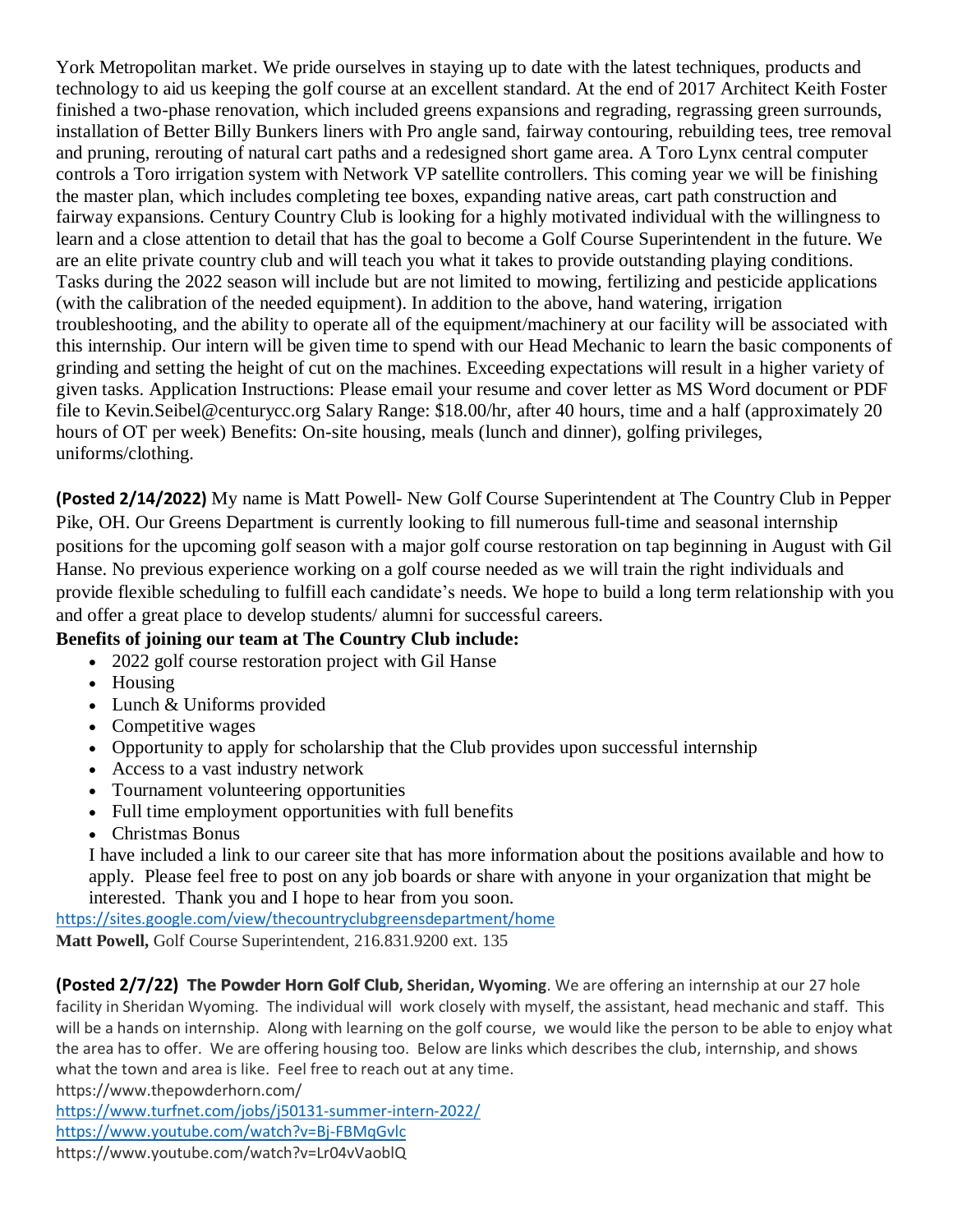Thank You **Justin Bishop** • **Golf Course Superintendent** • **The Powder Horn Golf Club** p 307.674.6700 ext 2 • c 703-774-5189 • jbishop@thepowderhorn.com Managed by Troon Privé • Private Clubs of Distinction

**(Posted 1/24/22) Turfgrass Management Internship at Cedar Ridge Country Club:** Broken Arrow, Ok. A summer Internship at Cedar Ridge Country Club will be a very educational and hands on style Internship. Interns will be very involved in all daily activities which include course setup procedures, mowing, trimming, edging, and syringing/spot watering as well as chemical and fertilizer applications. After the intern will be involved in many other aspects of golf course management which include landscaping, irrigation, equipment maintenance and other cultural practices used in the golf management industry.

**About:** Tulsa's premier family oriented privately owned club, close to the city yet still in the country. It is a small town club where you are accepted as a close member of the family from the first day you join, where a smile and handshake instantly tell you belong here. It's our facilities which make Cedar Ridge a much sought after country club. A beautifully manicured and maintained championship golf course and extensive practice areas second to none in Tusla are renowned in the area. Cedar Ridge Country Club also offers a full slate of superb dining, social activities, family events, tennis and swimming. Cedar Ridge Country Club is a traditional, private membership, family oriented social and recreational organization whose purpose is to create a sense of community among its members by providing the highest quality products. Programs, activities and services in a fiscally responsible manner. Cedar Ridge Country Club elected and appointed governing bodies and management staffs are expected to apply the Clubs collective resources in a responsive, honest and businesslike manner. While maintaining the same common vision as the membership, these bodies will constantly strive to make Cedar Ridge Country Club one of the premier country clubs in the US.

**(Posted 1/24/22) The Links of North Dakota, Golf Course Maintenance Intern:** The Links of North Dakota was ranked 40<sup>th</sup> overall and 1<sup>st</sup> in North Dakota and was recently awarded top 100 course ratings in the nation numerous times

**Duties:** A course maintenance Intern will work closely with the Golf Course Superintendent and Assistant Superintendent in all aspects of golf course management.

| -Course set up                    | -Irrigation repair                |
|-----------------------------------|-----------------------------------|
| -Water management                 | -Equipment operations             |
| -fertilizer/chemical applications | -Tournament preparations          |
| -Proper calibration of sprayers   | -Golf course improvement projects |
| -Crew management                  |                                   |

**Educational Requirements:** Presently be enrolled in, or a recent graduate of any program in Agronomy. Trurfgrass Management/Science or Golf Course Management.

#### **Benefits:**

-Salary: \$11-\$15/hr plus overtime

-Excellent work environment/ Earned responsibilities

-Staff Uniforms/ Pro shop discounts/ golf privileges.

-Free housing

Please submit a cover letter, resume, and references to: Gustavo Rodriguez, Golf Course Superintendent: [g.rodriquez24@hotmail.com](mailto:g.rodriquez24@hotmail.com). The position will be available May 1<sup>st</sup>.

---**The Atlanta Athletic Club** is looking for interns during the summer of 2022. This upcoming summer will be a very good opportunity for any turf student as we are doing a full course renovation starting this January. The attached file contains all the information about the internship as well as contact information for anyone who is interested in applying. : [https://www.turfnet.com/jobs/j49881-renovation-experience](https://www.turfnet.com/jobs/j49881-renovation-experience-seasonal-intern/)[seasonal-intern/](https://www.turfnet.com/jobs/j49881-renovation-experience-seasonal-intern/)

--**Hazeltine National Golf Club in Chaska, MN** is seeking summer interns, see attached for details.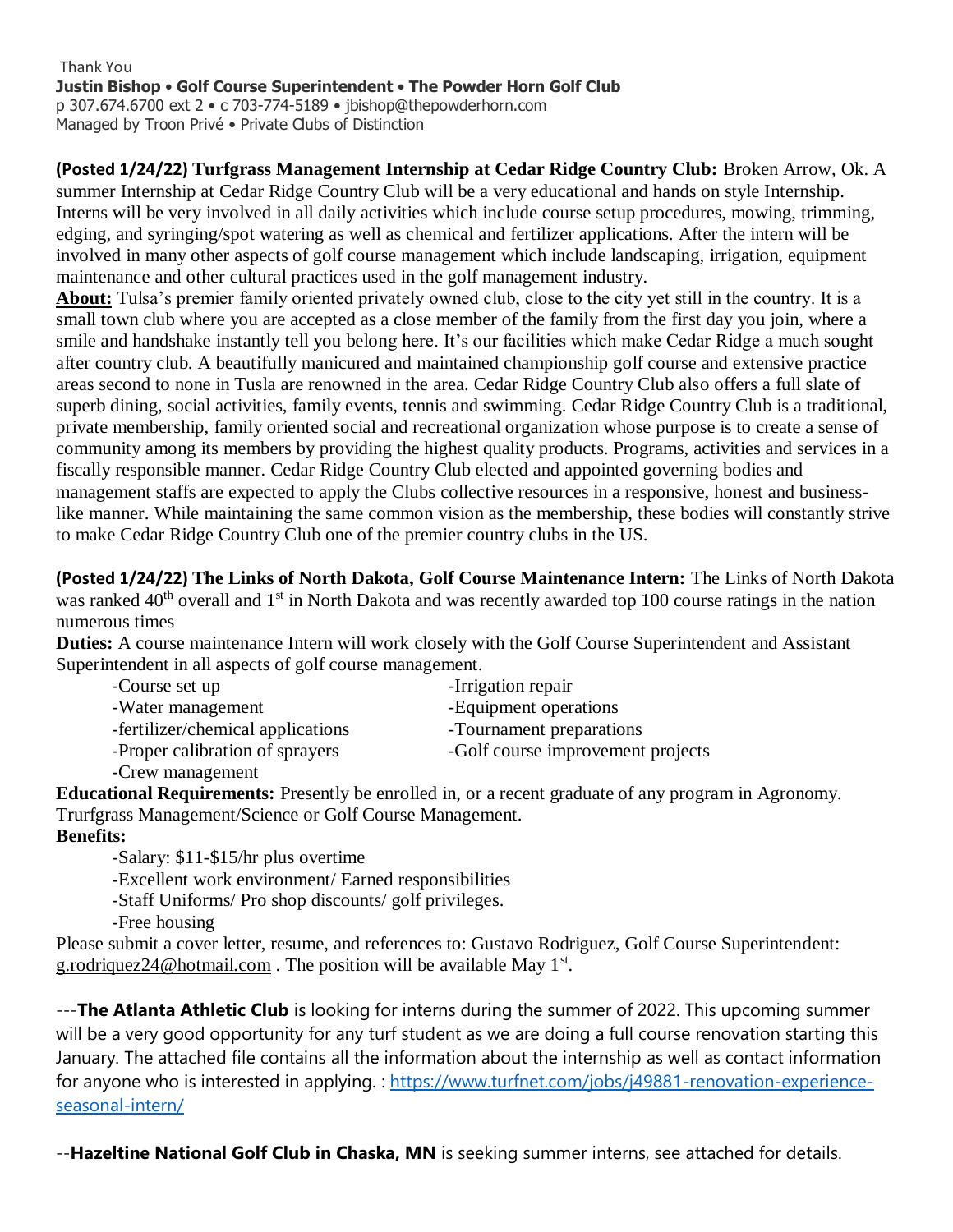--2022 Grounds Internship (summer groundskeeper) posting for the **The Phillies - Citizens Bank Park.**  See attached for details.

---Hi my name is, Mike Taylor and I am an **Assistant Superintendent at the historic Chicago Golf Club in Wheaton, a suburb of Chicago, IL.** We are currently looking for possible candidates to intern with us for the upcoming golf season in 2022. I have attached our flyer below for more information but we are very flexible on start/end dates and provide free on-site housing amongst other benefits. I believe this would be a great opportunity for students to get some excellent field experience and help advance their career in the turf industry. We take pride in training our interns to understand every aspect of not just golf course maintenance but turf science applications as well. Please email me if there are any further questions: Assistant Golf Course Superintendent @ Chicago Golf Club.

--My name is Sean Nolan and I am an assistant superintendent at **Oak Hill Country Club in Rochester New York.** At Oak Hill, we aim to provide two world-class golf courses daily. We achieve our goals by hiring a core staff of individuals who are passionate about the turf industry. In order to "Be the Best", we want to recruit the best. As you are aware, the program offered at Kanas State is among the most respected programs in the country. I am writing this to serve as a personal invitation to students to apply for our internship program. These positions can offer an experience that is sure to advance their already top-level education, while also providing them with the experience and tools necessary to become a highly effective superintendent. If interested in applying, please send Cover Letters along with Resumes to: Jeff Corcoran: Mgr. Golf Courses & Grounds | Oak Hill Country Club [jcorcoran@oakhillcc.com](mailto:jcorcoran@oakhillcc.com)

---**Golf Course Intern Squire Creek Country Club** – Choudrant, Louisiana (60 miles East of Shreveport, LA) Squire Creek Country Club is a private, members-only facility, which features an 18 hole championship golf course designed by Tom Fazio. The course is ranked as number one in the state of Louisiana, recently ranked in the Golfweek 200 modern courses. Host of 2015 USGA Womens Mid-Amateur Championship. Squire Creek Country Club provides a unique turf management experience. This internship will give students the opportunity to watch our turf continue to evolve through new ideas and techniques. This is also a way for us to recruit future assistant superintendents at Squire Creek Country Club. Our interns are expected to uphold the high standards of the maintenance staff. You must be dedicated, detail oriented, easy to work with, and able to work independently. Squire Creek interns are treated like assistants and are expected to act like one as well. This will give you the best opportunity to learn and succeed as a turf manager and as an intern. Your duties will include: Fertilizer/pesticide calibration, pesticide control, equipment operation, IPM and course monitoring, weed ID, employee training, scheduling, irrigation, record keeping, equipment maintenance, greenhouse and peach orchard management, and work 50-to-70-hour weeks. Position Details Salary: \$13.00-15.00 Hourly Plus Overtime Benefits: Free Housing, Golfing Privileges, Fishing Privileges, Uniforms, and Lunches Responsible to: Superintendent/Assistant Superintendent Dates when available: Spring, Spring-Summer, Summer-Fall Course Information Annual Rounds: 12,000 Number of Holes: 18 Holes Irrigation System: Toro Course Yardage: 7,100 Greens: TifEagle Tees: 419 Bermudagrass and Zoysiagrass Fairways: 419 Bermudagrass Send Resume to: Travis Lazarone travislazarone@squirecreek.com (318) 277-3003